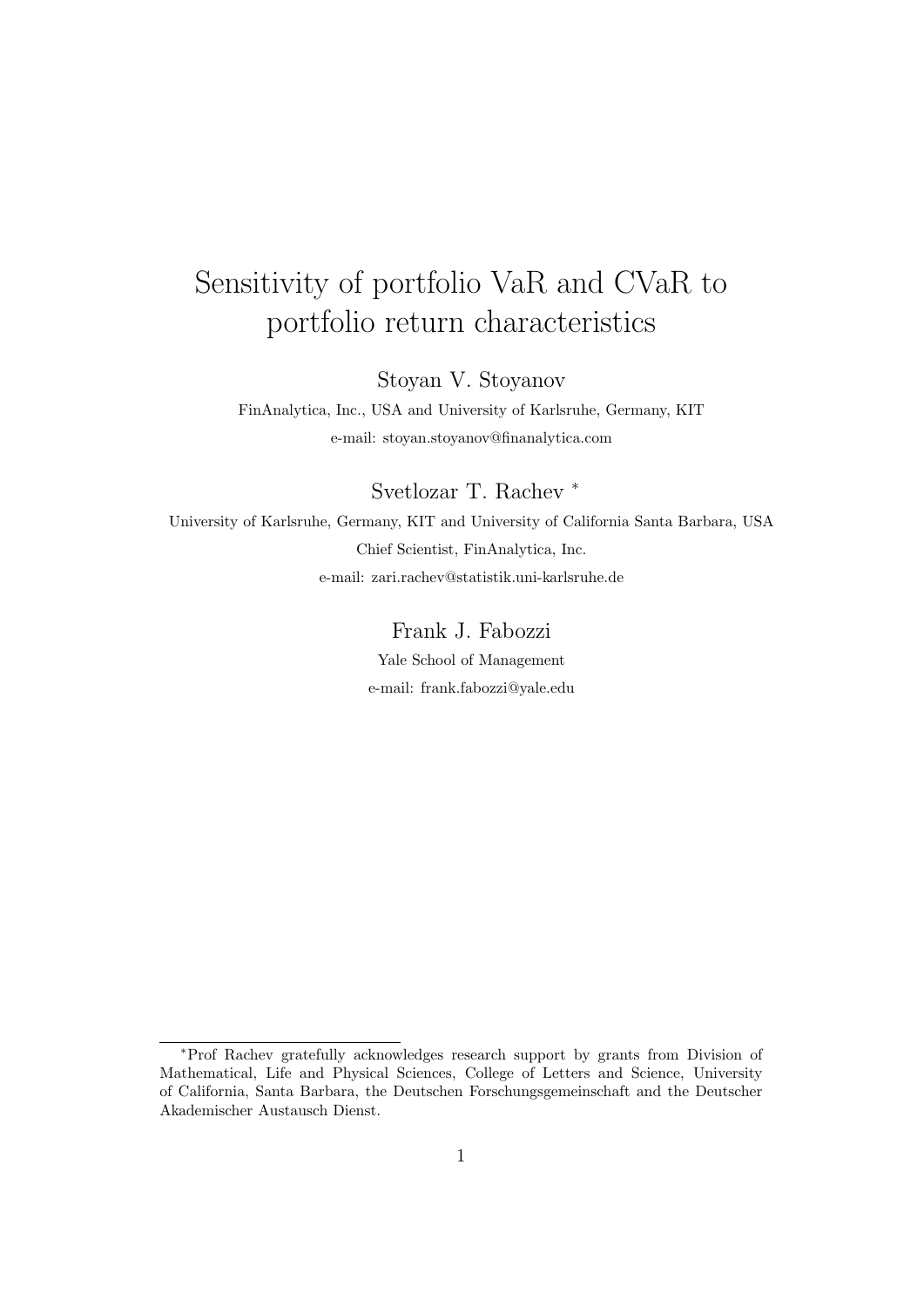#### Abstract

Risk management through marginal rebalancing is important for institutional investors due to the size of their portfolios. We consider the problem of improving marginally portfolio VaR and CVaR through a marginal change in the portfolio return characteristics. We study the relative significance of standard deviation, mean, tail thickness, and skewness in a parametric setting assuming a Student's t or a stable distribution for portfolio returns. We also carry out an empirical study with the constituents of DAX30, CAC40, and SMI. Our analysis leads to practical implications for institutional investors and regulators.

Key words: value-at-risk, conditional value-at-risk, Student's t distribution, stable distributions, marginal rebalancing

JEL Classification: G11, G32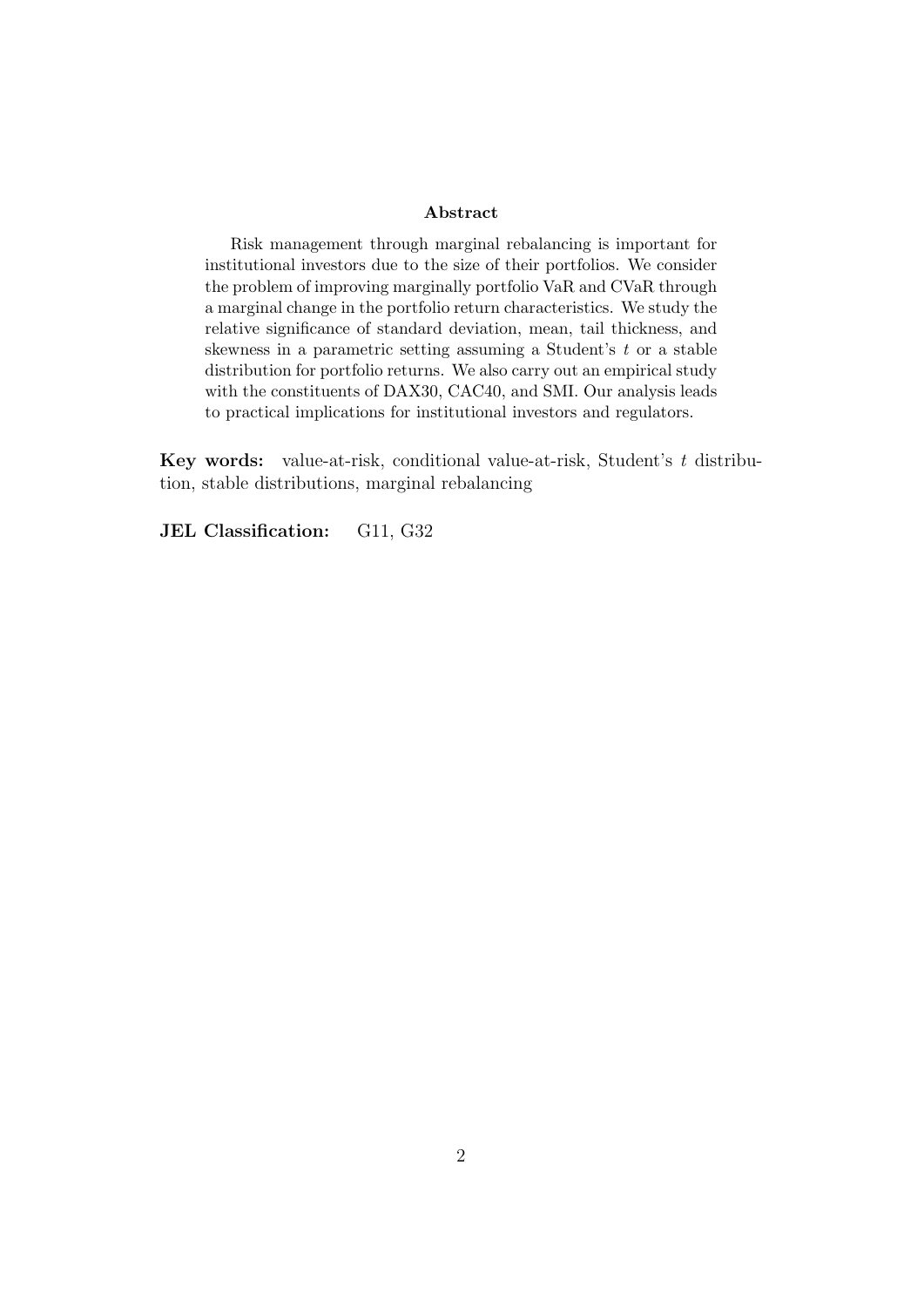# 1 Introduction

In the literature, there has been a debate about the properties of various risk measures and which risk measure is best from a practical viewpoint. From a historical perspective, variance was suggested as a proxy for risk by Markowitz (1952) as a part of a framework for portfolio selection that is still widely used by practitioners. The disadvantages of variance as a measure of risk are well documented in the literature – variance is not a true risk measure because it penalizes symmetrically both profit and loss. Since risk is an asymmetric phenomenon, a true risk measure should focus on the downside only; the upside potential should be irrelevant from a risk management perspective.

A risk measure which has been widely accepted since the 1990s is the value-at-risk (VaR). It was first popularized by JP Morgan and later by Risk-Metrics Group in their risk management software. VaR became so popular that it was approved by bank regulators as a valid approach for calculating capital reserves needed to cover market risks. It was found out, however, that VaR has an important disadvantage: it is not always sub-additive. This means that VaR may be incapable of identifying diversification opportunities. There has been a good deal of criticism of VaR in the literature because of this shortcoming but it remains a widely used method for risk measurement by practitioners mainly because it has an intuitive interpretation and because it is required by regulation.

The fact that VaR may be unable to detect diversification opportunities raised an important debate as to whether it is possible to define a set of desirable properties that a risk measure should satisfy. This is, essentially, an axiomatic approach towards defining risk measures. A set of such properties was given by Artzner et al. (1998) who defined axiomatically the family of coherent risk measures. A representative of coherent risk measures which gained popularity is conditional value-at-risk (CVaR), also known as average value-at-risk or expected tail loss. CVaR is more informative than VaR about extreme losses and is always sub-additive, implying it can always identify diversification opportunities. Even though CVaR has been discussed a good deal in the academic literature, it is not as widely used as VaR.

The choice of risk measure is an important step towards building a realistic picture of portfolio risk. There is, however, another essential component represented by the model for asset returns. It has been pointed out in numerous empirical studies that asset returns exhibit autoregressive behavior, clustering of volatility, skewness, and fat-tails. These phenomena should be accounted for by the probabilistic model, otherwise the risk measure may be unable to take into account appropriately the probability of extreme events.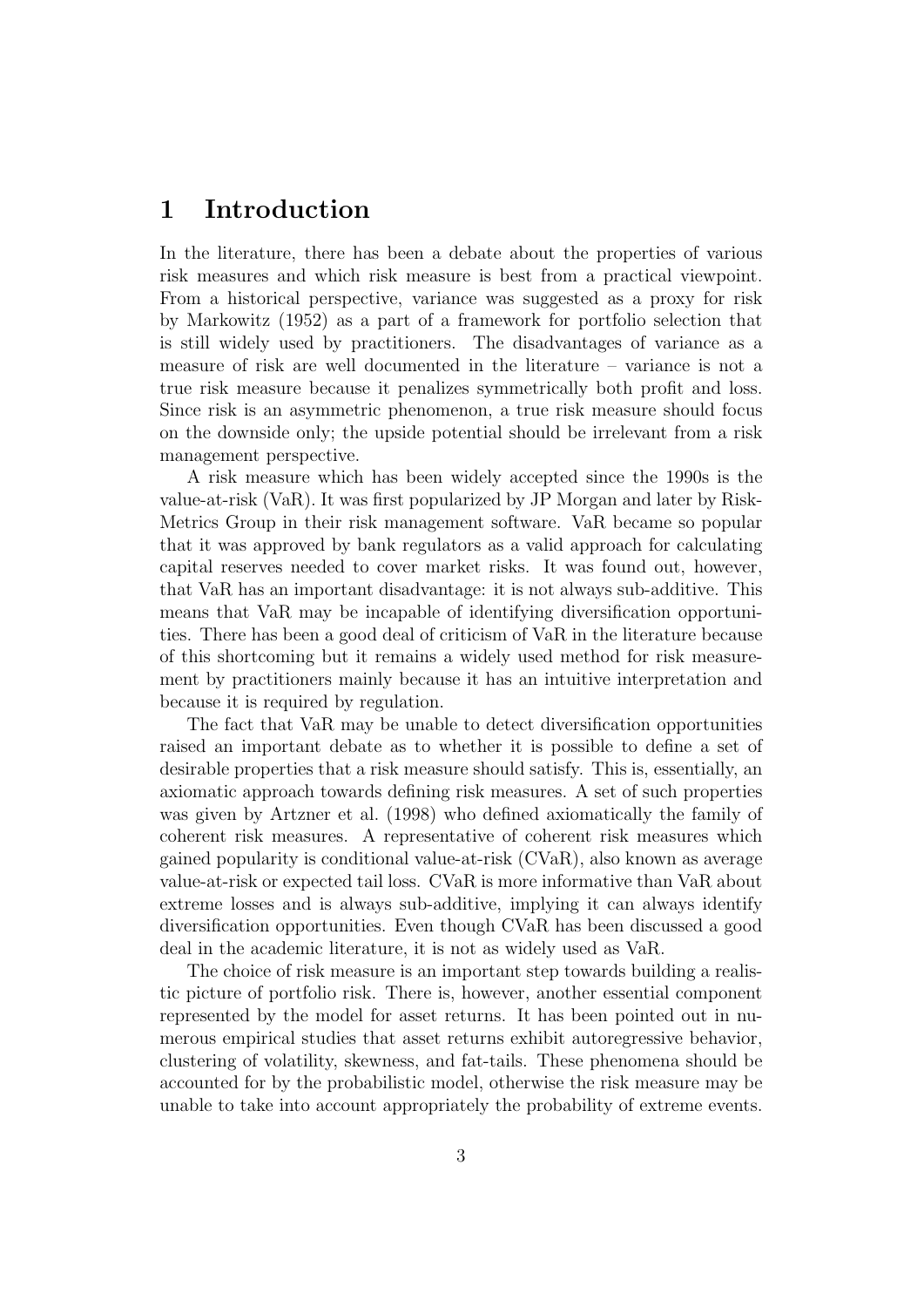For example, if the multivariate Gaussian distribution is selected as an asset return model, any risk measure will underestimate extreme losses because the normal distribution cannot describe the fat tails and the skewness observed in historical data. The combination of a risk measure and a probabilistic model we call simply a *risk model*.

From a practical viewpoint, computing only portfolio risk, without any additional information, provides a static picture. Although this may be sufficient to calculate capital reserves, it is insufficient to make decisions about changing portfolio allocation in order to improve certain portfolio risk-return characteristics. In this paper, we consider the following two aspects of this problem for VaR and CVaR.

First, a portfolio manager may have to decide among a number of rebalancing strategies for which the impact on the portfolio return characteristics is known in advance. Some of these strategies may influence predominantly the mean, the standard deviation or the skewness of the portfolio return distribution. Thus, the portfolio manager can make a decision knowing which portfolio return characteristic has the largest impact on portfolio risk or even design rebalancing strategies based on this information. We explore the sensitivity of portfolio VaR or CVaR to return distribution characteristics assuming that portfolio return follows the classical Student's t distribution or a stable Paretian distribution. Both distributional assumptions allow for analytic expressions for CVaR which is crucial for comparing the relative impact of portfolio return characteristics. We compare the relative importance of the portfolio mean, scale, skewness, and degree of heavy-tailedness.

Second, a portfolio manager can make a decision based solely on the risk model. The usual approach is to calculate the marginal contribution to risk (MCTR) of each position and then decrease the weights of the assets with the largest MCTR by a small amount and increase the weights of the assets with the smallest MCTR. The reduction in portfolio risk depends on the size of the MCTR of the positions we choose to rebalance but there is no information how the portfolio return distribution changes as a result. Comparing directly the cumulative distribution function (cdf) of the initial portfolio and the cdf of the rebalanced portfolio is a difficult task. For this reason, it is reasonable to study how the portfolio return characteristics change as a result of a rebalancing based on MCTR.

In order to do that, we need an explicit multivariate assumption for the asset returns because the calculation of MCTR requires it. We choose to use the historical method which assumes that historical observations are a sample from the multivariate distribution of asset returns. The rationale is that (1) in spite of its deficiencies the historical method is widely used in practice and (2) any multivariate parametric hypothesis requires statistical tests for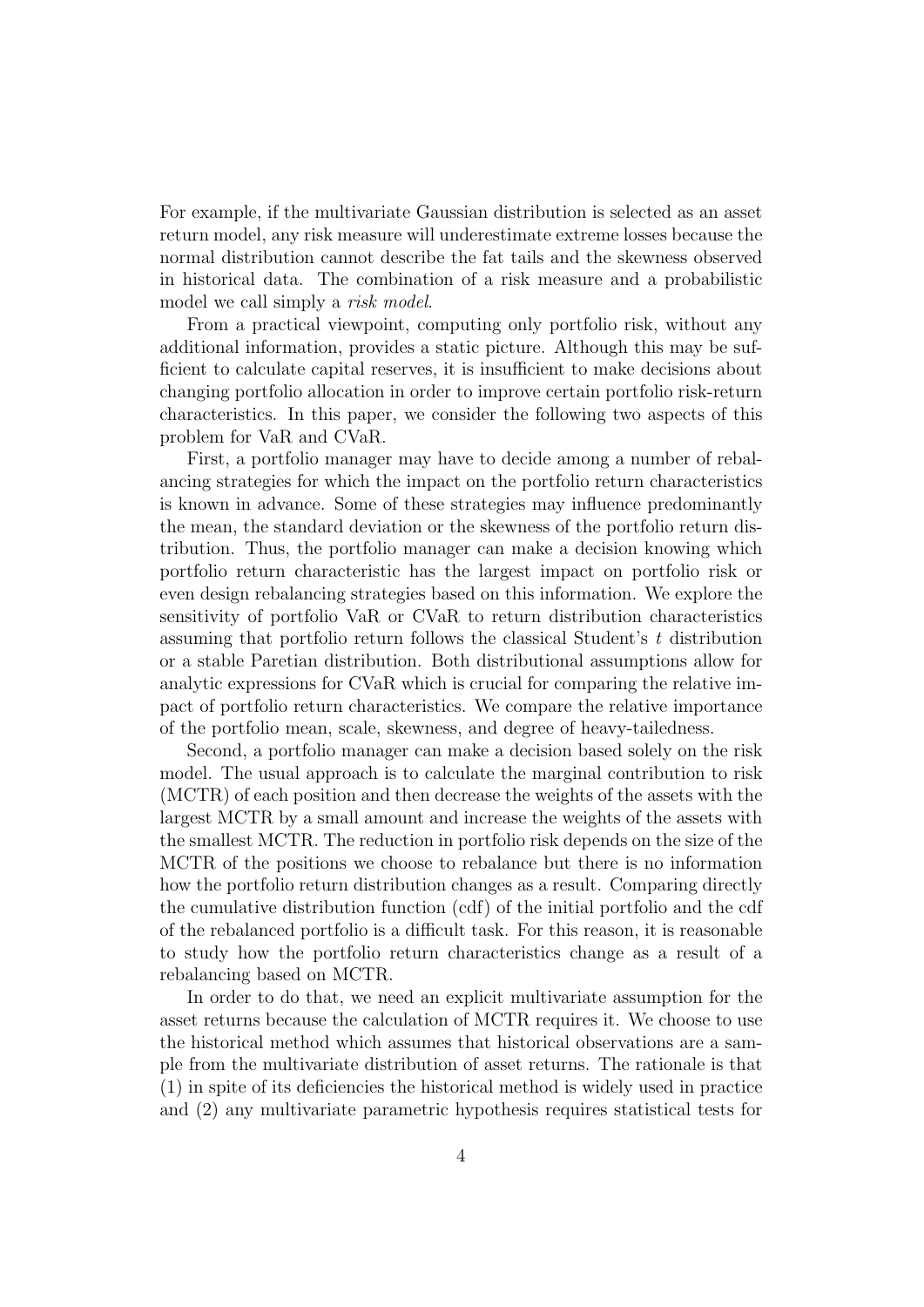validity which is a very difficult statistical problem itself. We provide empirical examples with the constituents of three major European stock indexes – the German Deutscher Aktien Index (DAX30), the French Cotation Assistée en Continu (CAC40), and the Swiss Market Index (SMI).

The impact of portfolio return characteristics on portfolio risk can be important for two other reasons. First, in any parametric probabilistic model, certain distribution parameters get estimated from historical data. The parameter estimators have a certain variability which means that changing the input sample will result in different parameter estimates which will lead to a different portfolio risk. Knowing which parameter has the greatest impact on portfolio risk is important for identifying key aspects of the risk model that may need attention on a regular basis.

Second, from a regulatory perspective, understanding the impact of portfolio return characteristics on portfolio risk can lead to particular recommendations as to which areas in the risk estimation process require careful surveillance.

# 2 A parametric approach

In analyzing the significance of portfolio return characteristics, we calculate derivatives of portfolio risk with respect to the corresponding characteristics. In this way, we can answer the following question. Suppose that the portfolio manager can change the portfolio distribution characteristics by a small amount. Which characteristic has the biggest impact on portfolio risk?

We take advantage of two properties valid for VaR, CVaR, and all coherent risk measures, which hold irrespective of the distributional assumption. These properties are known as translation invariance,

$$
\rho(X + a) = \rho(X) - a, \ a \in \mathbb{R}, \tag{1}
$$

and positive homogeneity,

$$
\rho(\sigma X) = \sigma \rho(X), \ \sigma > 0. \tag{2}
$$

where  $\rho$  denotes a measure of risk and X is a random variable describing portfolio return.

These properties indicate that the sensitivity of portfolio risk with respect to the location parameter, or the mean, is always one and the same and equals -1. If the portfolio mean increases by 1%, then portfolio risk decreases by the same amount. In a similar way, the derivative with respect to the scale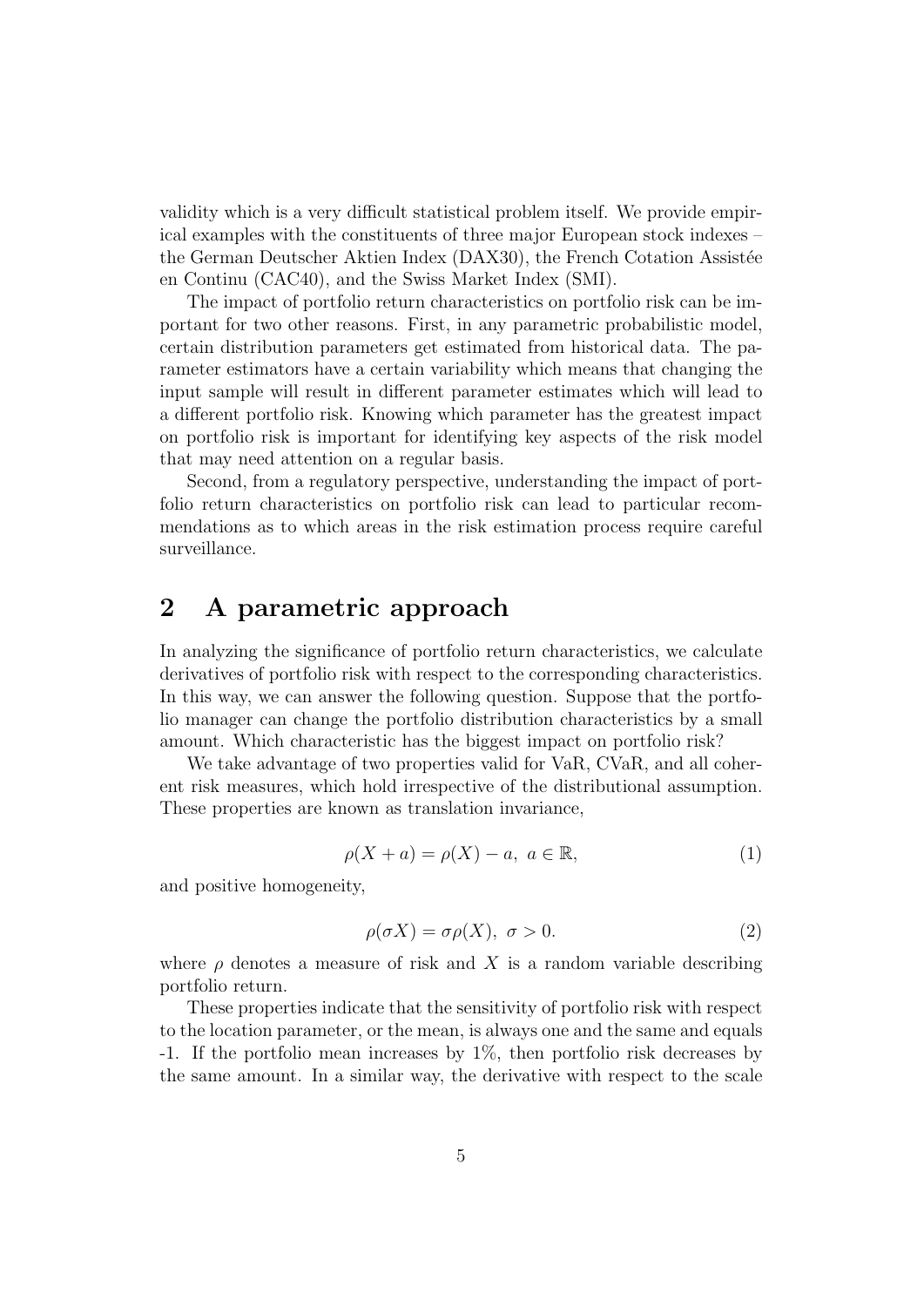parameter equals the risk of the standardized distribution. This statement will be made more precise in the following sections.

We proceed with computing numerically the derivatives of VaR and CVaR assuming that X follows a Student's t and a stable distribution. Both parametric assumptions can take into account heavy tails and the stable distribution can deal with skewness. In this way, we can compare the relative importance of the tail thickness, scale, mean, and skewness where applicable. We chose the Student's t model because it is a common assumption. There are two reasons for choosing stable distributions. First, because their tails are thicker than the Student's  $t$  tails, we can see how the relative importance of the tail thickness changes. Second, stable distributions are a very heavytailed model. This implies that the relative importance of the tail thickness will be weaker for any other distributional model with tails decaying faster than the tails of stable laws.

### 2.1 VaR

VaR is defined as the minimum level of loss at a given, sufficiently high, confidence level for a predefined time horizon. Formally, the VaR at confidence level  $(1 - \epsilon)$  (tail probability  $\epsilon$ ) is defined as the negative of the lower  $\epsilon$ -quantile of the return distribution,

$$
VaR_{\epsilon}(X) = -\inf_{x} \{x : P(X \le x) \ge \epsilon\} = -F_X^{-1}(\epsilon)
$$
\n(3)

where X is a random variable describing portfolio return,  $\epsilon \in (0,1)$  and  $F_X^{-1}(p)$  is the inverse of the cdf of X. Thus, VaR at tail probability 0.01 is in fact VaR at a confidence level equal to 0.99.

#### 2.1.1 Student's t distribution

The random variable X is said to have Student's t distribution,  $X \in t(\nu, \sigma, \mu)$ , with a scale parameter  $\sigma > 0$  and mean  $\mu \in \mathbb{R}$  if  $X = \sigma Y + \mu$  in which Y is a random variable with a density

$$
f_Y(x) = \frac{\Gamma\left(\frac{\nu+1}{2}\right)}{\sqrt{\nu \pi} \Gamma\left(\frac{\nu}{2}\right)} \left(1 + \frac{x^2}{\nu}\right)^{-\frac{\nu+1}{2}}, \ x \in \mathbb{R}
$$

where  $\nu$  is the degrees of freedom parameter. In the classical definition, the Student's t distribution has a unit scale and a zero mean. In financial applications, however, the scale and location parameters are crucial. The degrees of freedom parameter controls the tail thickness – the smaller  $\nu$  is,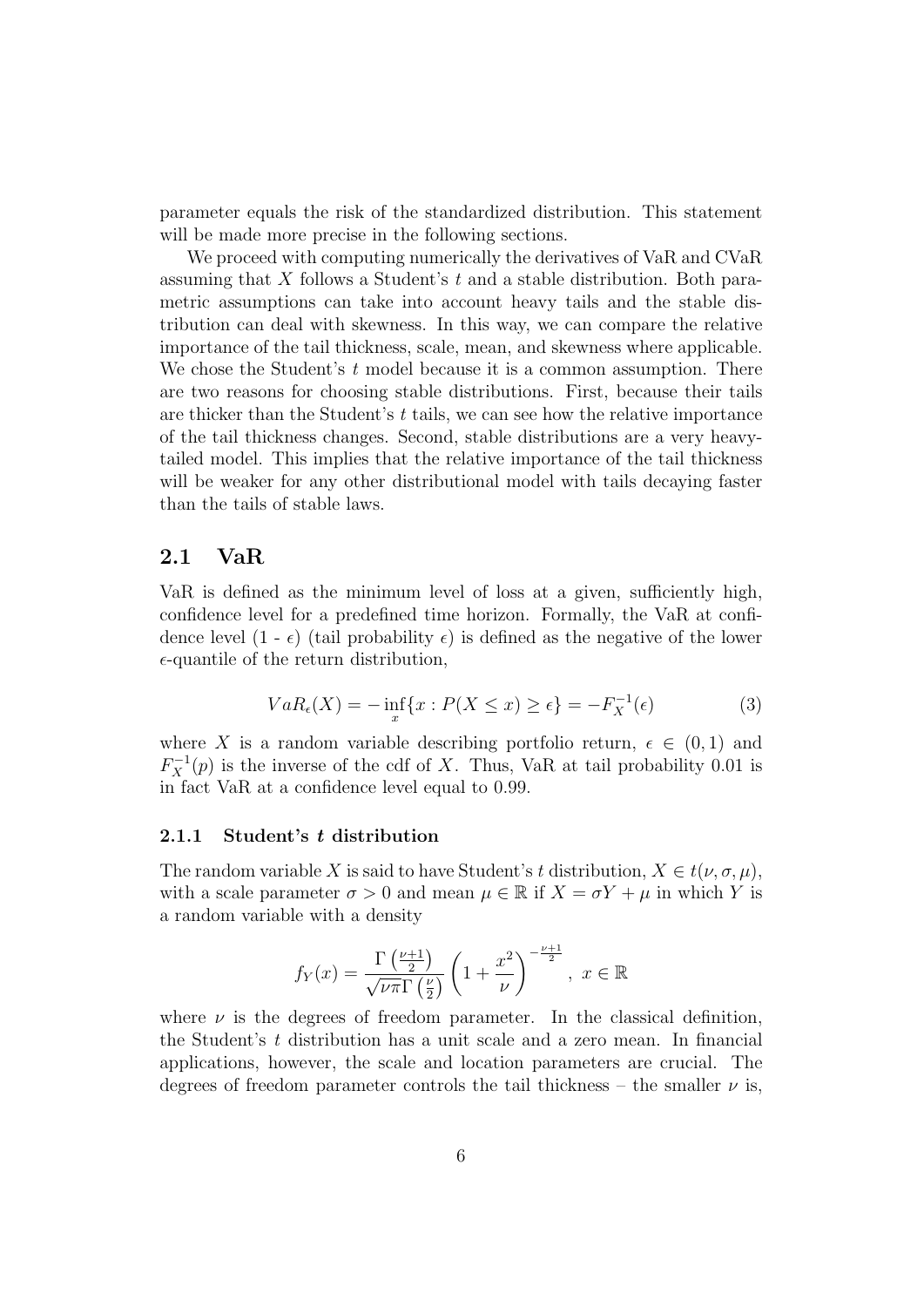the thicker the tail. If  $\nu > 60$ , the Student's t distribution is considered indistinguishable from the Gaussian distribution.

The VaR of the Student's t distribution is defined through the inverse cdf,

$$
VaR_{\epsilon}(X) = VaR_{\epsilon}(\nu, \sigma, \mu) = -F_X^{-1}(\epsilon, \nu, \sigma, \mu).
$$

We introduce the distribution parameters in the notation to emphasize that the VaR of the Student's  $t$  distribution depends on them. The corresponding derivatives are provided in the next theorem.

Proposition 1. The derivatives of VaR with respect to the distribution parameters of the Student's t distribution equal

$$
\frac{\partial VaR_{\epsilon}(\nu,\sigma,\mu)}{\partial\nu} = -\sigma \frac{\partial F_X^{-1}(\epsilon,\nu,1,0)}{\partial\nu}
$$
(4)

$$
\frac{\partial VaR_{\epsilon}(\nu,\sigma,\mu)}{\partial\sigma} = VaR_{\epsilon}(\nu,1,0) \tag{5}
$$

$$
\frac{\partial VaR_{\epsilon}(\nu,\sigma,\mu)}{\partial\mu} = -1 \tag{6}
$$

*Proof.* The expressions are derived by taking advantage of  $(1)$ ,  $(2)$ , and the definition in (3).  $\Box$ 

Since the derivative with respect to  $\sigma$  equals the VaR of the normalized distribution, it follows that (5) is a decreasing function of  $\epsilon$  and  $\nu$ . The relationship between (5) and (6) is easy to establish because of this monotonic behavior. A numerical calculation shows that  $VaR_{0.15}(60, 1, 0) = 1.046$ which means that for any  $\epsilon \leq 0.15$  and any  $\nu \leq 60$ ,  $|\partial VaR_{\epsilon}(\nu,\sigma,\mu)/\partial\sigma| >$  $|\partial VaR_{\epsilon}(\nu,\sigma,\mu)/\partial\mu|$ . As a consequence of this relationship, a change in portfolio  $\sigma$  is more effective than a change in portfolio  $\mu$  in reducing portfolio VaR. This conclusion holds for typical choices for the tail probability,  $\epsilon = 0.01$  and  $\epsilon = 0.05$  and any  $\nu > 0$ .

A similar analysis for (4) seems harder because the derivative depends on the scale parameter. It is possible to gain insight into the typical values of  $\sigma$ by relating the scale parameter to the standard deviation of  $X$ . In fact,

$$
stdev(X) = \sigma \frac{\nu}{\nu - 2}, \text{ for } \nu > 2.
$$

Typical values for the standard deviation of daily stock returns range between 1% and 6%. Bearing in mind that  $\nu > 3$  is a reasonable constraint, it follows that the typical values for  $\sigma$  are approximately in this range too.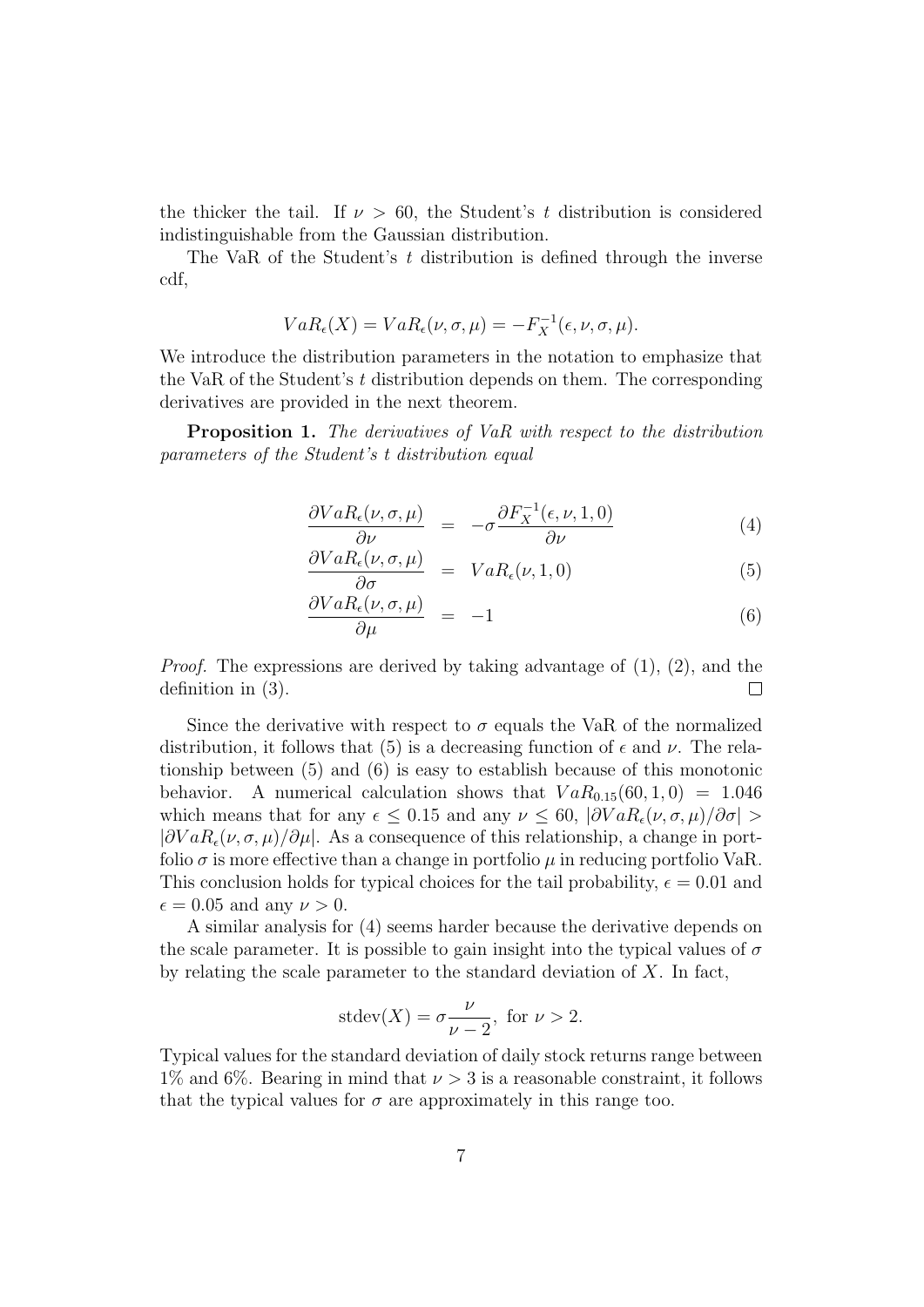While this reasoning may be useful for a particular portfolio or a universe of stocks, it is not necessary to obtain a relationship between (4) and the other derivatives. Notice that  $\nu$  controls the tail behavior and, therefore, we would expect to see a larger derivative in absolute value the deeper we go into the tail, i.e. for smaller  $\epsilon$  other things fixed. We would expect to see the same behavior with respect to  $\nu$ .

Figure 1 confirms these expectations. It shows the derivative in (4) as a function of  $\epsilon$  and  $\nu$  for  $\sigma = 1$ . We chose the case  $\sigma = 1$  because it illustrates an important point. Even for this large and unrealistic choice for  $\sigma$ , the value of the derivative is comparable to  $\partial VaR_{\epsilon}(\nu,\sigma,\mu)/\partial\mu$  only for tail probabilities beyond 0.01 and  $\nu < 4$ . For realistic choices of  $\sigma$ , the impact of the tail behavior becomes one order of magnitude weaker than the impact of  $\mu$ . This implies that the influence of the tail behavior on VaR is extremely weak even for tail probabilities beyond 0.01 and very small values of  $\nu$ .

This analysis implies that if a portfolio manager hesitates which parameter to influence most by a rebalancing strategy, the ordering is as follows. For the typical choices  $\epsilon = 0.01, 0.05$ , first they should try to reduce the scale parameter. The second most important parameter is the mean,  $\mu$ . The tail behavior comes last. Its relative importance is several orders of magnitude weaker than the effect of the scale or the mean.

#### 2.1.2 Stable distributions

Stable distributions are defined through their characteristic function. With very few exceptions, no closed-form expressions are known for their densities and distribution functions. A random variable  $X$  is said to have a stable distribution if there are parameters  $0 < \alpha \leq 2$ ,  $\sigma > 0$ ,  $-1 \leq \beta \leq 1$ ,  $\mu \in \mathbb{R}$ such that its characteristic function  $\varphi_X(t) = Ee^{itX}$  has the following form

$$
\varphi_X(t) = \begin{cases} \exp\{-\sigma^{\alpha}|t|^{\alpha}(1 - i\beta \frac{t}{|t|} \tan(\frac{\pi \alpha}{2})) + i\mu t\}, & \alpha \neq 1\\ \exp\{-\sigma|t|(1 + i\beta \frac{2}{\pi} \frac{t}{|t|} \ln(|t|)) + i\mu t\}, & \alpha = 1 \end{cases}
$$
(7)

where  $\frac{t}{|t|} = 0$  if  $t = 0$ . Zolotarev (1986) and Samorodnitsky and Taqqu (1994) provide further details on the properties of stable distributions. Rachev and Mittnik (2000) provide applications in finance.

The parameters appearing in equation (7) are the following:  $\alpha$  is called the *index of stability* or the *tail exponent*,  $\beta$  is a skewness parameter,  $\sigma$  is a scale parameter, and  $\mu$  is a location parameter. Since stable distributions are uniquely determined by the four parameters, the common notation is  $S_{\alpha}(\sigma,\beta,\mu).$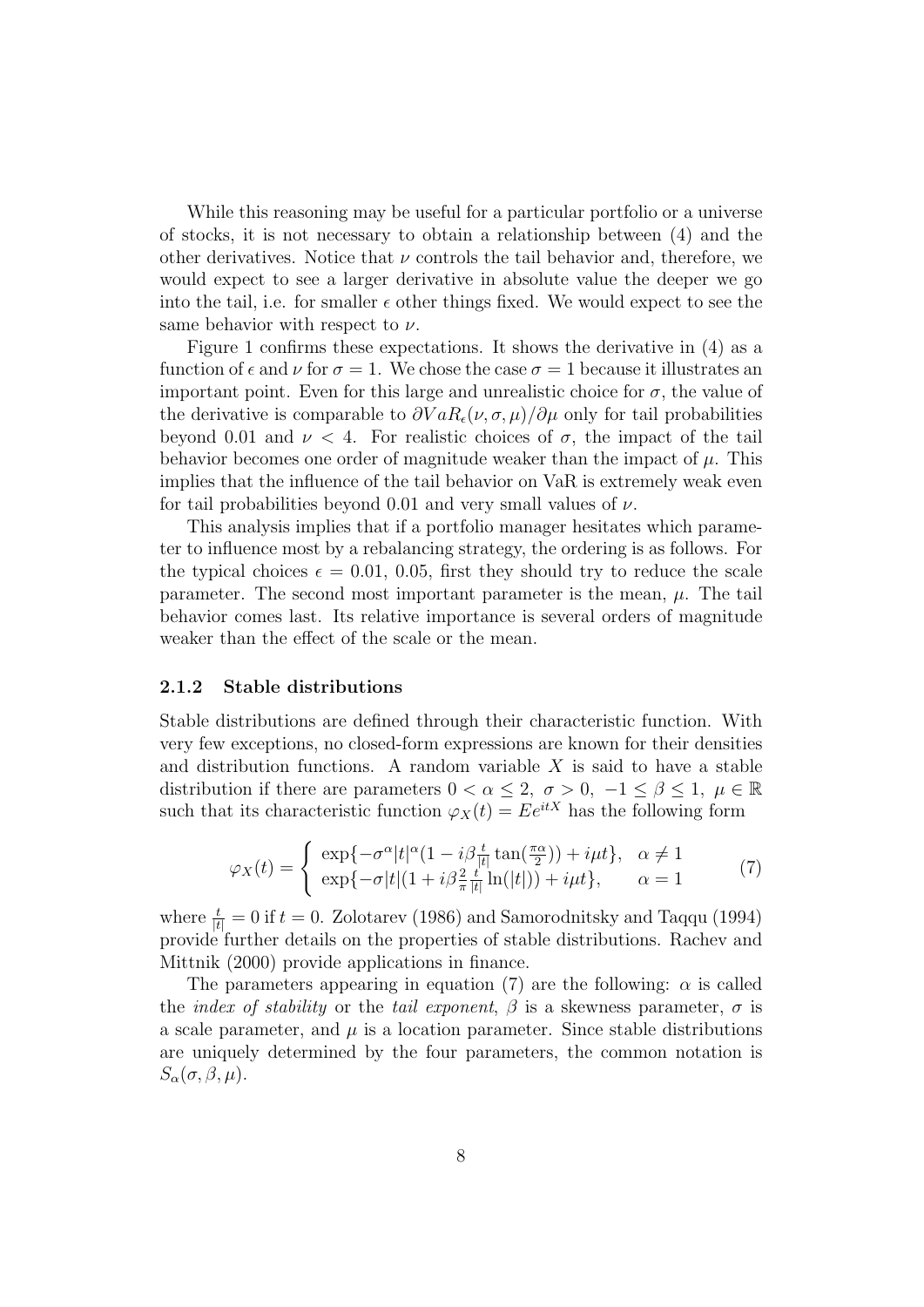Both the Student's t and stable distributions are heavy-tailed models. The difference, however, is in the tail thickness. The standard deviation of Student's t distribution is finite if  $\nu > 2$  and it is infinite for stable distributions irrespective of the tail index parameter. Therefore, the tail of the stable distribution is, generally, heavier than the tail of the Student's t distribution. It is interesting to see if the relative importance of the distribution parameters changes if the distribution has a heavier tail.

The VaR of stable distributions is expressed through the inverse cdf,

$$
VaR_{\epsilon}(X) = VaR_{\epsilon}(\alpha, \beta, \sigma, \mu) = -F_X^{-1}(\epsilon, \alpha, \beta, \sigma, \mu).
$$

where  $X \in S_\alpha(\sigma, \beta, \mu)$ . Since no closed-form expressions for the inverse cdf exist, VaR can be calculated only numerically. The derivatives with respect to the distribution parameters are provided in the next proposition.

Proposition 2. The derivatives of VaR with respect to the distribution parameters of stable distributions equal,

$$
\frac{\partial VaR_{\epsilon}(\alpha,\beta,\sigma,\mu)}{\partial\alpha} = -\sigma \frac{\partial F_X^{-1}(\epsilon,\alpha,\beta,1,0)}{\partial\alpha}
$$
(8)

$$
\frac{\partial VaR_{\epsilon}(\alpha,\beta,\sigma,\mu)}{\partial\beta} = -\sigma \frac{\partial F_X^{-1}(\epsilon,\alpha,\beta,1,0)}{\partial\beta} \tag{9}
$$

$$
\frac{\partial VaR_{\epsilon}(\alpha,\beta,\sigma,\mu)}{\partial\sigma} = VaR_{\epsilon}(\alpha,\beta,1,0) \tag{10}
$$

$$
\frac{\partial VaR_{\epsilon}(\alpha,\beta,\sigma,\mu)}{\partial\mu} = -1 \tag{11}
$$

Proof. We follow the arguments in Proposition 1.

 $\Box$ 

In comparing the derivatives given in the proposition, there is an additional complexity due to the skewness parameter. Thus, the derivative in (10) depends on three parameters:  $\epsilon$ ,  $\alpha$ , and  $\beta$ . A numerical calculation shows that

$$
\frac{\partial VaR_{\epsilon}(\alpha,\beta,\sigma,\mu)}{\partial\sigma}>1
$$

if  $\alpha > 1.3$ ,  $\epsilon \leq 0.1$ , and for any  $\beta$ . Both inequalities do not represent any real limitation for daily stock returns, see Rachev et al. (2005) for a large-scale empirical analysis. As a result, the scale parameter appears relatively more important than the location parameter for the usual choices  $\epsilon = 0.01, 0.05$ .

In order to compare the derivatives with respect to  $\alpha$  and  $\beta$ , however, we would need to know which values for  $\sigma$  are realistic. In order to see the range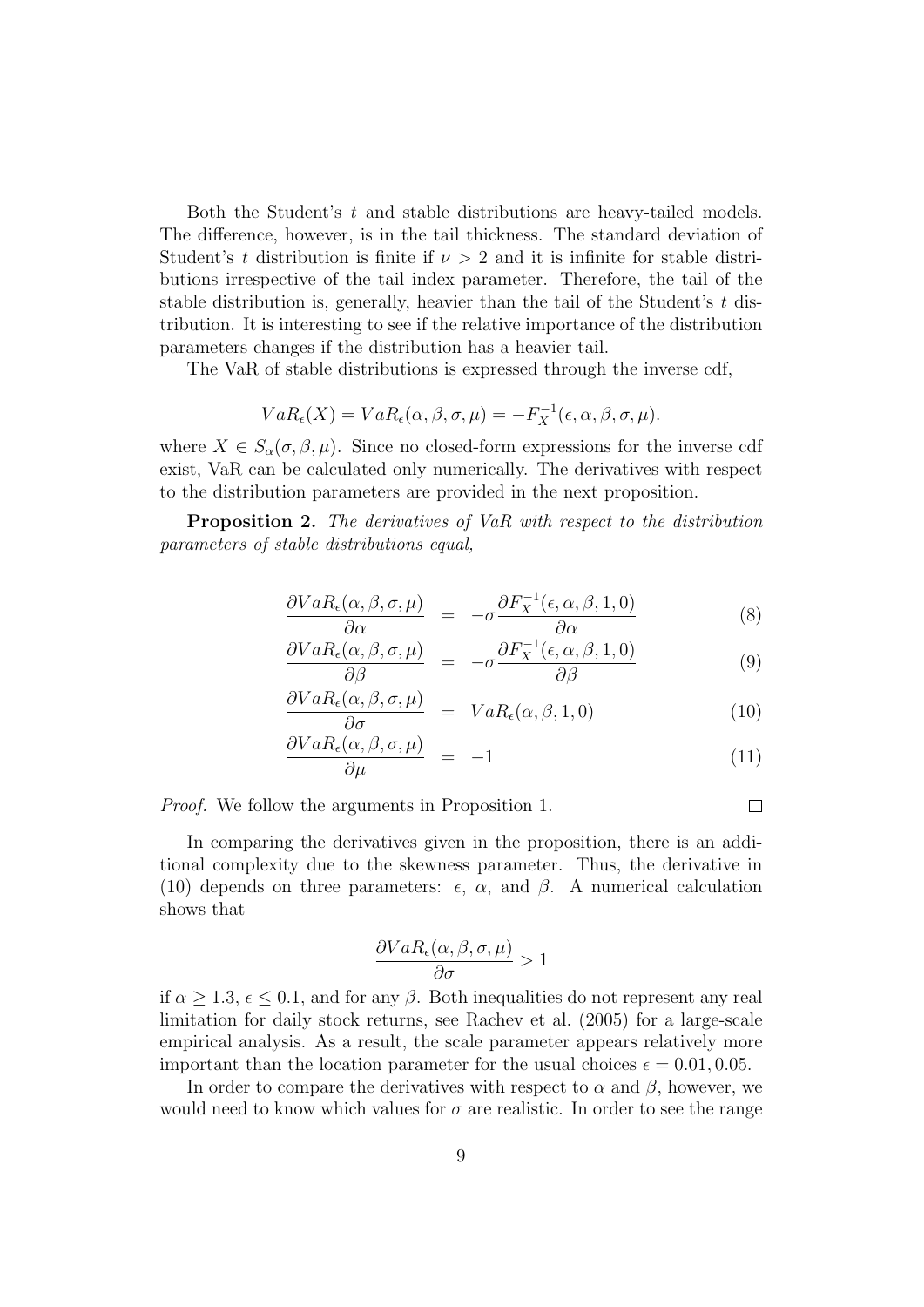of values that  $\sigma$  can take in practice, we carried out an empirical experiment on the constituents of three European indexes – DAX30, CAC40 and SMI. There are 80 stocks altogether in the three universes. We estimated the stable distribution parameters of each stock using the daily returns from September 21, 2007 to September 7, 2009. Table 1 contains the 95% confidence intervals of the fitted  $\alpha$ ,  $\beta$ , and  $\sigma$ . We choose 0.03 as a value for  $\sigma$  which, according to Table 1, is a relatively conservative choice.

The impact of the tail parameter is expected to be stronger for lower tail probabilities. For this reason, we compare the derivative with respect to the tail index to the other derivatives with  $\epsilon = 0.01$ . Figure 2 includes a comparison to the derivative with respect to  $\sigma$ . The upper plot shows the contour lines of (8) as a function of  $\alpha$  and  $\beta$  and the lower plot shows the corresponding contour lines of (10). The numbers indicate the value of the corresponding derivative along the contour line. The comparison indicates that the effect of the tail parameter is almost one order of magnitude weaker than the effect of  $\sigma$  irrespective of  $\alpha$  and  $\beta$ . In contrast to the Student's t case, the tail index becomes a more significant factor than the location parameter for  $\alpha < 1.6$  and  $\beta < -0.4$ . For distributions which are relatively symmetric, however, the mean remains a more significant factor than the tail thickness.

The derivative with respect to the skewness parameter with the same choice for  $\epsilon$  and  $\sigma$  is shown on Figure 3. The plot indicates that the skewness parameter is clearly the least important one. For relatively symmetric distributions, it is about one order of magnitude weaker than the mean.

Increasing the tail probability above 0.01 results in a less significant tail index. Therefore,  $\epsilon = 0.01$  seems to be a threshold beyond which the tail index becomes the second most significant parameter for relatively heavytailed and quite skewed representatives. Nevertheless, we can generalize that even at  $\epsilon = 0.01$ , the scale parameter is most effective in reducing stable VaR.

### 2.2 CVaR

By definition, CVaR equals the average VaR beyond a given VaR level. Formally,

$$
CVaR_{\epsilon}(X) = \frac{1}{\epsilon} \int_0^{\epsilon} VaR_p(X)dp \qquad (12)
$$

where  $\epsilon$  denotes the tail probability and  $VaR_n(X)$  is defined in (3). CVaR, being an average of high quantiles, is by definition more sensitive to the tail behavior of X. In contrast to VaR, which can be calculated through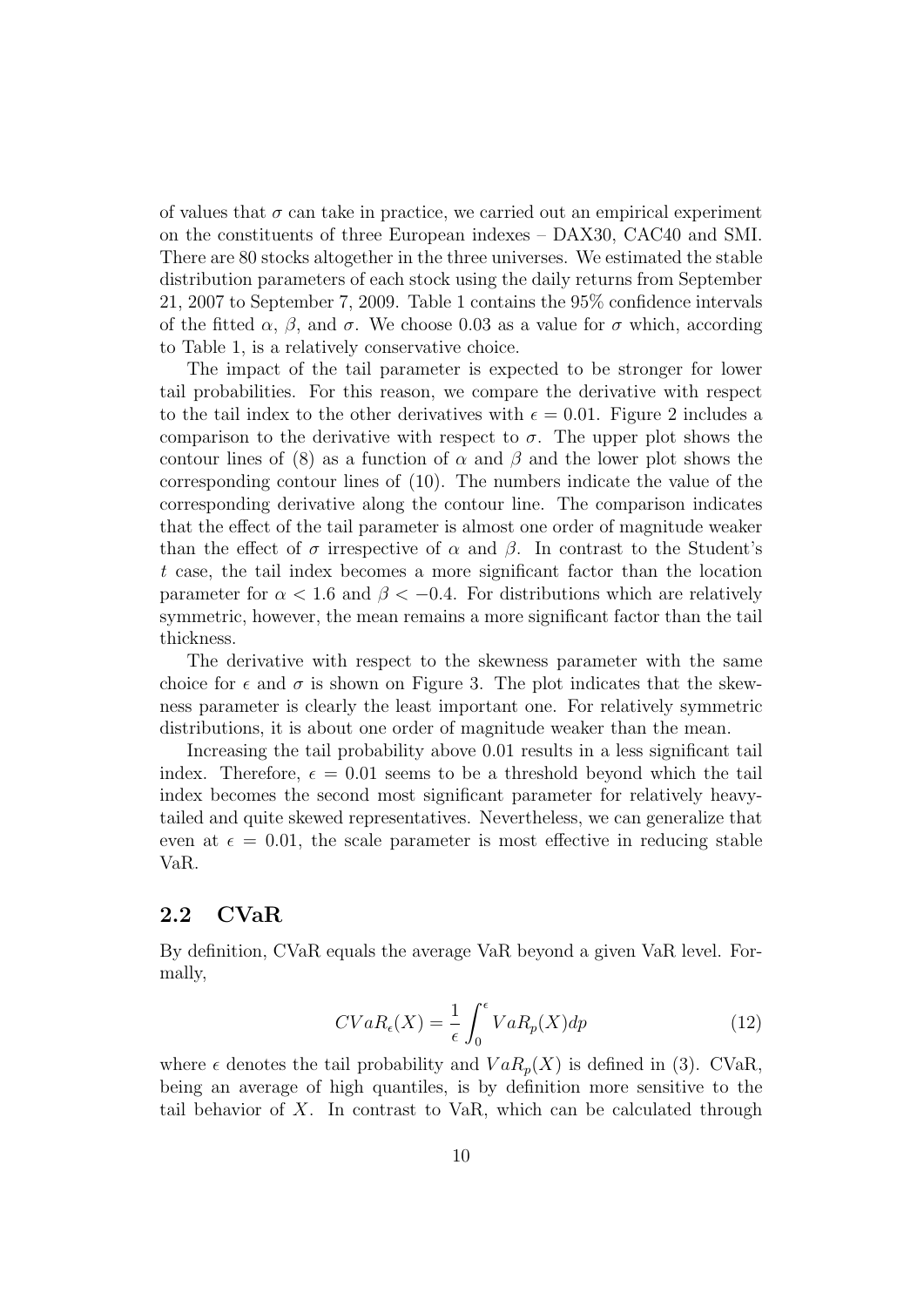the inverse cdf, CVaR cannot be calculated directly through the definition. Therefore, we need an expression for CVaR for any particular distributional assumption of X.

We study the relative importance of the distribution characteristics for CVaR when X follows a Student's t distribution or a stable distribution. For both assumptions, there are expressions for CVaR which are suitable for numerical work.

#### 2.2.1 Student's t distribution

Dokov et al. (2008) derive a general expression for the CVaR of a skewed Student's  $t$  distribution. The formula for the symmetric Student's  $t$  case is

$$
CVaR_{\epsilon}(X) = \begin{cases} \frac{\Gamma(\frac{\nu+1}{2})}{\Gamma(\frac{\nu}{2})} \frac{\sigma\sqrt{\nu}}{(\nu-1)\epsilon\sqrt{\pi}} \left(1 + \frac{(VaR_{\epsilon}(X))^2}{\nu}\right)^{\frac{1-\nu}{2}} - \mu, & \nu > 1\\ \infty, & \nu = 1 \end{cases}
$$

The derivatives of CVaR with respect to the distribution parameters have a structure similar to the corresponding derivatives of VaR. Since there is no material difference in the derivation, we provide the formulae without a proof:

$$
\frac{\partial CVaR_{\epsilon}(\nu,\sigma,\mu)}{\partial \nu} = -\sigma \frac{\partial CVaR_{\epsilon}(\nu,1,0)}{\partial \nu}
$$
(13)

$$
\frac{\partial CVaR_{\epsilon}(\nu,\sigma,\mu)}{\partial \sigma} = CVaR_{\epsilon}(\nu,1,0) \tag{14}
$$

$$
\frac{\partial CVaR_{\epsilon}(\nu,\sigma,\mu)}{\partial \mu} = -1 \tag{15}
$$

The derivative in (14) can be easily compared to that in (15).  $CVaR_{\epsilon}(\nu, 1, 0)$ is monotonic with respect to  $\nu$  and  $\epsilon$ . A numerical calculation shows that  $CVaR_{0.385}(60, 1, 0) = 1$ . Therefore,

$$
\frac{\partial CVaR_{\epsilon}(\nu,\sigma,\mu)}{\partial \sigma} \ge 1
$$

for  $\epsilon \leq 0.385$  and practically any  $\nu$ . This result implies that the scale parameter is more efficient in changing portfolio CVaR if the tail probability is below 0.385. In the case of VaR, we obtained a similar result, however, with a threshold of  $\epsilon = 0.15$ .

In comparing the derivative in  $(13)$ , we adopt the same strategy as in the case of Student's t VaR. Figure 4 shows (13) as a function of  $\epsilon$  for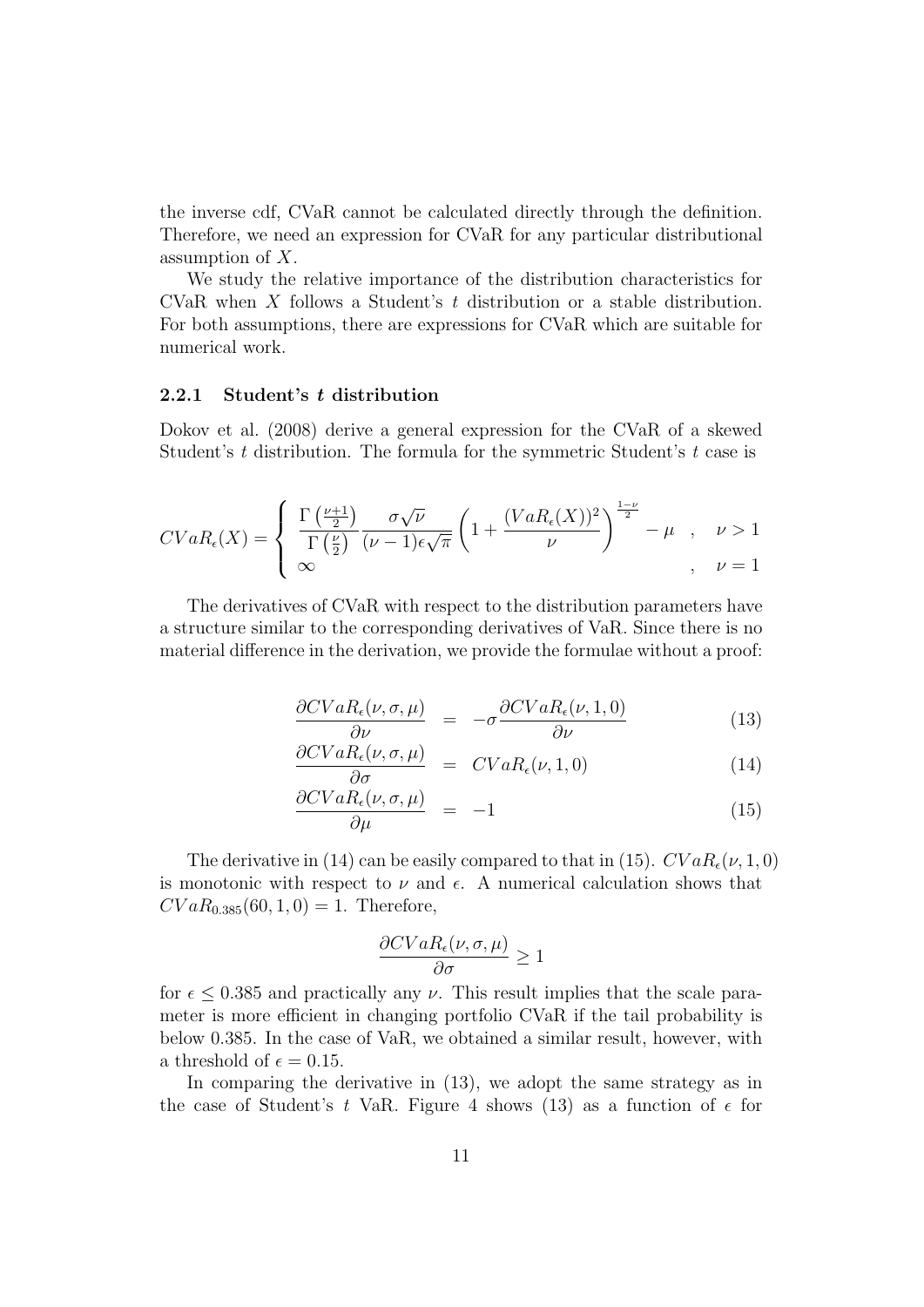three choices of  $\nu$  and  $\sigma = 1$ . Notice that these derivatives are higher in absolute value than the corresponding derivatives in Figure 1. This is because CVaR by definition averages the quantiles in the tail which implies a higher sensitivity to tail behavior. Even though the derivatives are generally higher, the relative importance of the tail behavior becomes smaller than that of the mean if  $\nu \geq 5$ .

Bearing in mind that  $\sigma$  is at least an order of magnitude higher, we can conclude that the order of the distribution parameters by importance remains the same as in the Student's t VaR case. Therefore, a portfolio manager would choose  $\sigma$  as the most effective way to change portfolio CVaR. Second comes the location parameter  $\mu$ . The least important is the tail behavior represented by  $\nu$ .

#### 2.2.2 Stable distributions

Stoyanov et al. (2006) derived the CVaR for stable distributions. If  $\alpha > 1$ and  $VaR_{\epsilon}(X) \neq 0$ , then the CVaR can be represented as

$$
CVaR_{\epsilon}(X) = \sigma A_{\epsilon,\alpha,\beta} - \mu
$$

where the term  $A_{\epsilon,\alpha,\beta}$  does not depend on the scale and the location parameters. Concerning the term  $A_{\epsilon,\alpha,\beta}$ ,

$$
A_{\epsilon,\alpha,\beta} = \frac{\alpha}{1-\alpha} \frac{|VaR_{\epsilon}(X)|}{\pi\epsilon} \int_{-\overline{\theta}_0}^{\pi/2} g(\theta) \exp\left(-|VaR_{\epsilon}(X)|^{\frac{\alpha}{\alpha-1}} v(\theta)\right) d\theta
$$

where

$$
g(\theta) = \frac{\sin(\alpha(\overline{\theta}_0 + \theta) - 2\theta)}{\sin \alpha(\overline{\theta}_0 + \theta)} - \frac{\alpha \cos^2 \theta}{\sin^2 \alpha(\overline{\theta}_0 + \theta)},
$$

$$
v(\theta) = (\cos \alpha \overline{\theta}_0)^{\frac{1}{\alpha - 1}} \left( \frac{\cos \theta}{\sin \alpha (\overline{\theta}_0 + \theta)} \right)^{\frac{\alpha}{\alpha - 1}} \frac{\cos(\alpha \overline{\theta}_0 + (\alpha - 1)\theta)}{\cos \theta},
$$

in which  $\overline{\theta}_0 = \frac{1}{\alpha}$  $\frac{1}{\alpha} \arctan \left( \overline{\beta} \tan \frac{\pi \alpha}{2} \right), \overline{\beta} = -\text{sign}(VaR_{\epsilon}(X))\beta, \text{ and } VaR_{\epsilon}(X)$  is the VaR of the stable distribution at tail probability  $\epsilon$ .

The derivatives of CVaR with respect to the four distribution parameters are provided below without proof: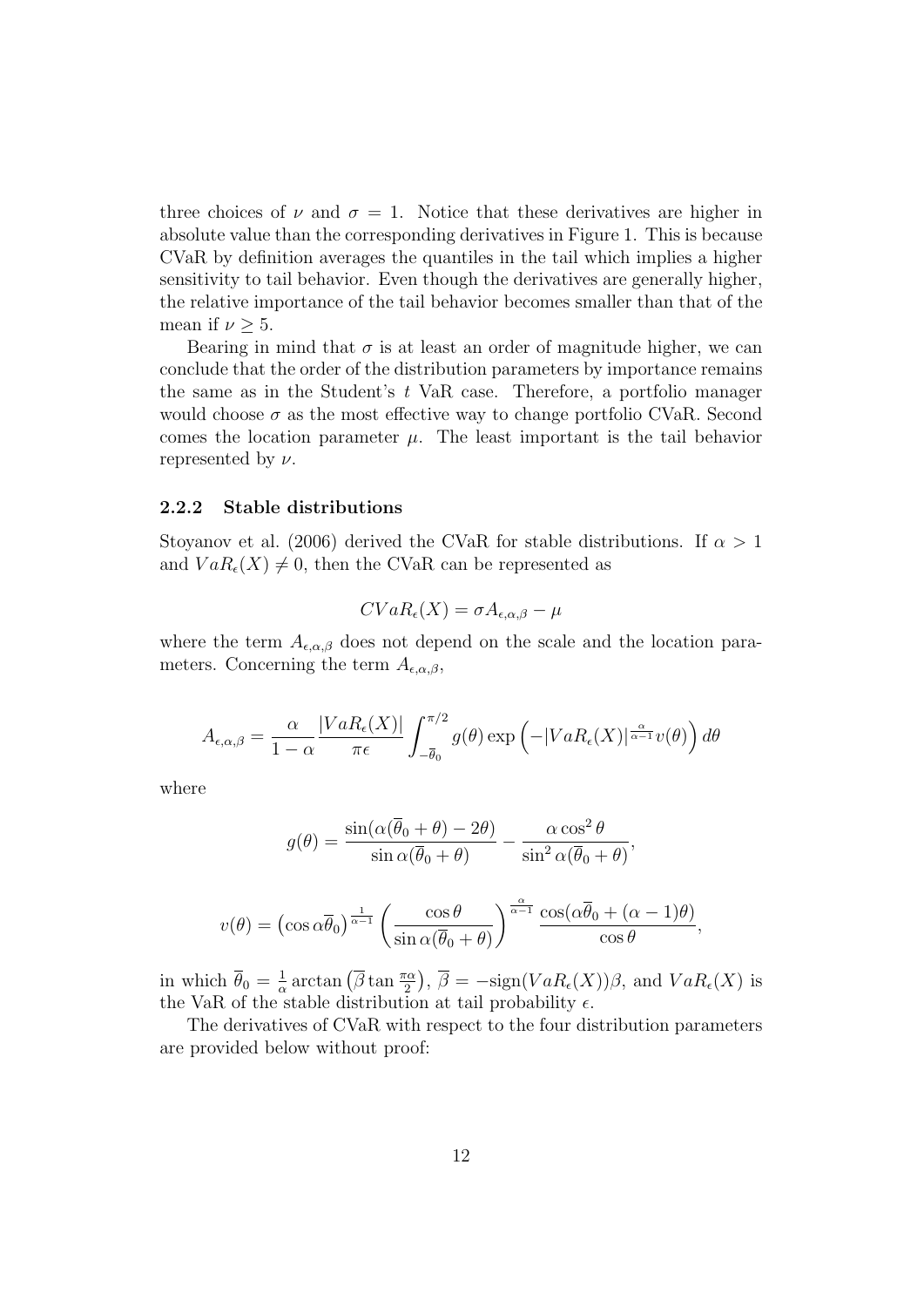$$
\frac{\partial CVaR_{\epsilon}(\alpha,\beta,\sigma,\mu)}{\partial \alpha} = -\sigma \frac{\partial CVaR_{\epsilon}(\alpha,\beta,1,0)}{\partial \alpha}
$$
(16)

$$
\frac{\partial CVaR_{\epsilon}(\alpha,\beta,\sigma,\mu)}{\partial\beta} = -\sigma \frac{\partial CVaR_{\epsilon}(\alpha,\beta,1,0)}{\partial\beta} \tag{17}
$$

$$
\frac{\partial CVaR_{\epsilon}(\alpha,\beta,\sigma,\mu)}{\partial \sigma} = CVaR_{\epsilon}(\alpha,\beta,1,0) \tag{18}
$$

$$
\frac{\partial CVaR_{\epsilon}(\alpha,\beta,\sigma,\mu)}{\partial \mu} = -1 \tag{19}
$$

Computing numerically the CVaR for different choices of  $\alpha$ ,  $\beta$ , and  $\epsilon$ , we find out that  $CVaR_{\epsilon}(\alpha, \beta, 1, 0) > 1$  for any  $\epsilon \leq 0.5$ . This result implies that the scale parameter is relatively more important than the location parameter for all practical purposes.

In order to compare the other derivatives, we use the information in Table 1 once again. We compute the derivatives in (16) and (17) with  $\epsilon = 0.01$  and  $\sigma = 0.03$ . Figure 5 includes two plots. The upper plot shows the contour lines of the derivative with respect to the tail index as a function of  $\alpha$  and  $β$ . The bottom plot shows the contour lines of the derivative with respect to the scale parameter as a function of  $\alpha$  and  $\beta$ . From the two plots we can conclude that the derivative with respect to  $\sigma$  is larger in absolute value than the derivative with respect to  $\alpha$  for any of the  $(\alpha, \beta)$  pairs on the plots. This implies that the scale parameter is more effective in reducing portfolio CVaR.

The top plot in Figure 5 indicates that the derivative with respect to  $\alpha$ can be below or above -1. The contour line passing through the  $(\alpha, \beta)$  pairs for which the derivative equals -1 is provided on the plot. For example in the symmetric case  $\beta = 0$ ,  $\alpha = 1.75$  is approximately the threshold dividing the stable laws into two categories. If  $\alpha < 1.75$ , then the tail index is more effective than the mean in reducing portfolio CVaR. If  $\alpha > 1.75$ , then the mean is more effective. If  $\beta \neq 0$ , then the corresponding threshold for  $\alpha$ changes.

Concerning the derivative with respect to the skewness parameter, Figure 6 indicates that it is least effective in reducing portfolio CVaR. The derivative with respect to the location parameter is larger in absolute value for all of the  $(\alpha, \beta)$  pairs shown on the plot.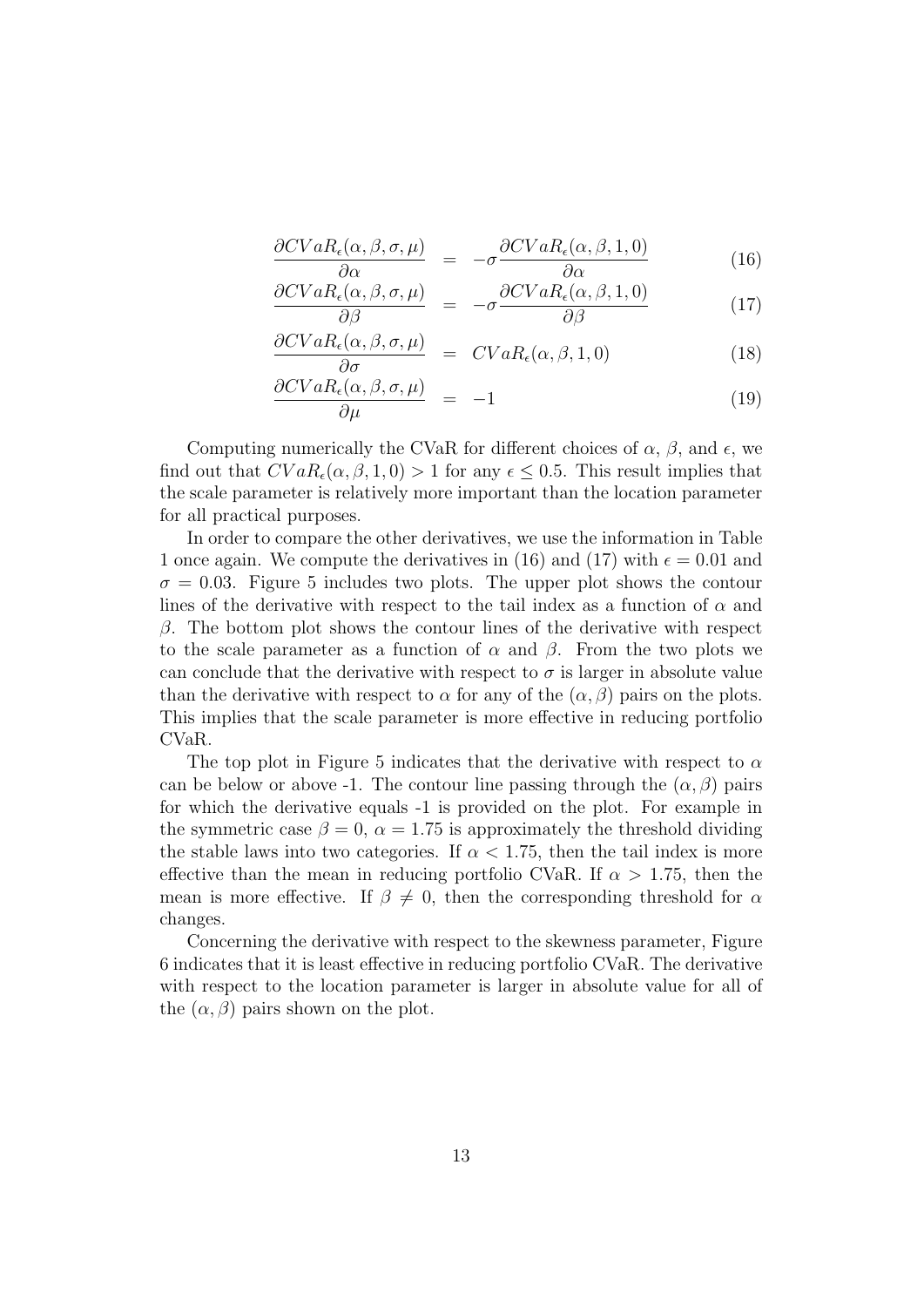# 3 A non-parametric approach

In contrast to the parametric approach, it is not possible to obtain a formula for VaR or CVaR involving other portfolio return characteristics if there is no explicit distributional hypothesis. Nevertheless, the distributional characteristics, which describe the shape of the distribution to some extent, do influence VaR or CVaR. For example, a portfolio manager can rebalance the portfolio and change portfolio skewness. This means that the shape of the distribution is impacted and, therefore, portfolio VaR and CVaR can be affected. As a result, instead of expressing the change of VaR or CVaR in terms of the change in the cdf, we can loosely try to express it in terms of the change in the distribution parameters, in this case skewness.

A more formal motivation of this idea can be based on the notions of modified VaR (mVaR) and modified CVaR (mCVaR) which are derived through the Cornish-Fisher expansion (see Boudt et al. (2009) and Zangari (1996)). mVaR equals

$$
mVaR_{\epsilon}(X) = \mu - \left(z_{\epsilon} + \frac{1}{6}(z_{\epsilon}^2 - 1)s + \frac{1}{24}(z_{\epsilon}^3 - 3z_{\epsilon})k - \frac{1}{36}(2z_{\epsilon}^3 - 5z_{\epsilon})s^2\right)\sigma\tag{20}
$$

where  $z_{\epsilon} = \Phi^{-1}(\epsilon)$  denotes the standardized Gaussian  $\epsilon$ -quantile,  $\mu$  is the mean of X,  $\sigma$  is the standard deviation of X, s denotes the skewness of  $X$ , and  $k$  denotes the excess kurtosis of  $X$ . By the method of derivation, mVaR can be viewed as an approximation to the theoretical VaR in which the distribution parameters appear explicitly,

$$
VaR_{\epsilon}(X) = mVaR_{\epsilon}(X) + R_{\epsilon}
$$

where  $R_{\epsilon}$  denotes the residual which can, in theory, be calculated or approximated by means of the Cornish-Fisher expansion if the series is convergent. The advantage of mVaR is in the explicit relationship with the sample characteristics. A detailed discussion of the advantages and disadvantages of mVaR is not within the scope of this study. We only mention that the Cornish-Fisher expansion, on which mVaR is based, works well for non-normal distributions that are "close" to the Gaussian distribution and for tail probabilities which are not too small.

The explicit connection with the sample characteristics in (20) allows us to quantify the impact of small changes of those characteristics on mVaR. The first-order approximation to mVaR has the following form

$$
dmVaR = d\mu + bd\sigma + R
$$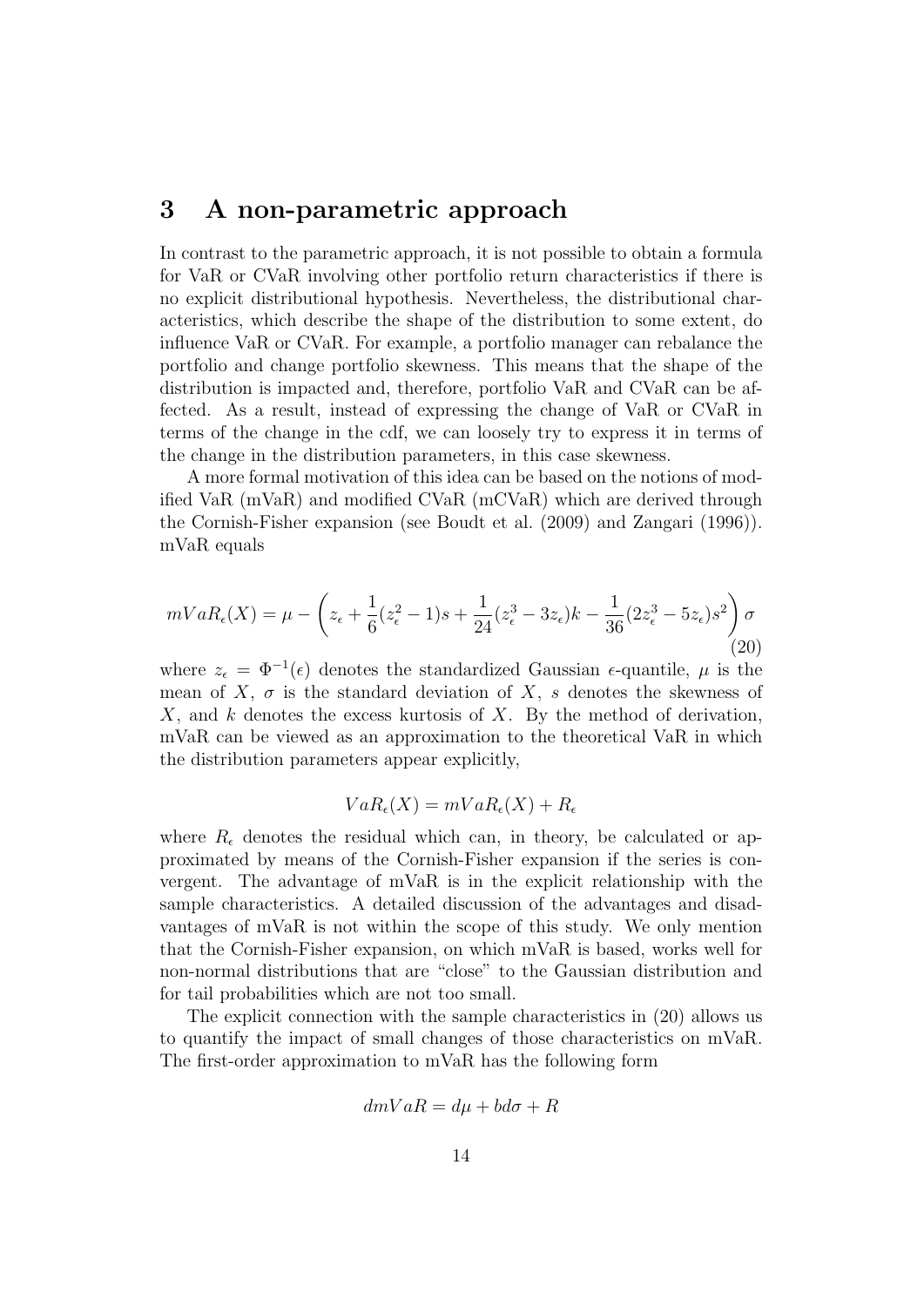where b denotes a coefficient scaling the impact of  $\sigma$  and R is a residual. The higher moments are not included because they appear in a joint product with  $\sigma$  and, therefore, they exercise a second- or higher-order effect. Since mVaR is an approximation to VaR itself, we can consider a similar first-order approximation to VaR.

Similar conclusions hold for CVaR and mCVaR. Our goal, however, is not to study the exact form of these first-order approximations and the corresponding residuals but to find an answer to a practical problem. If a portfolio manager rebalances marginally a given portfolio according to MCTR, then what is the corresponding effect on the portfolio return characteristics and to what degree the change in risk can be attributed to the change in these characteristics. We approach this problem using CVaR as a risk measure in order to calculate MCTR. MCTR in this case is the gradient of CVaR with respect to portfolio weights,

## $MCTR_i = \partial CVaR_{\epsilon}(w'X)/\partial w_i$

which we approximate with the expectation  $-E(X_i|w'X \leq VaR_{\epsilon}(w'X))$ , see, for example, Boudt et al. (2009). In these expressions, w denotes a vector of portfolio weights and  $X = (X_1, \ldots, X_d)$  is a random vector describing asset returns. We consider only CVaR because it is not possible to compute from empirical data MCTR for VaR.

Since we are looking for a statistical relationship between the change in CVaR and the change in the corresponding sample characteristics, we carry out the following empirical experiments on the universe of the constituents of the DAX30, CAC40, and SMI for the period from September 21, 2007 to September 7, 2009. We start from an initial portfolio of randomly selected 20 stocks out of the 80 stocks in the universe. The initial weights are either chosen at random or are calculated in a specific way. For each stock in the portfolio, we calculate its MCTR and then we rank the stocks by MCTR. The weights of the three stocks with the largest MCTR are reduced by 0.1% and the weights of the three stocks with the smallest MCTR are increased by 0.1%. Thus, we sell stocks for a total of 0.3% of the portfolio value and buy stocks for the same amount of capital. We consider this rebalancing marginal in the sense that portfolio weights do not change much.

We calculate the CVaR of the initial portfolio and also the four portfolio characteristics – mean, standard deviation, skewness, and kurtosis.<sup>1</sup> The same quantities are computed for the rebalanced portfolio as well. This process is repeated 500 times. Finally, we estimate the following regression,

<sup>1</sup>Skewness and kurtosis are estimated in a robust way since the classical estimator is sensitive to outliers.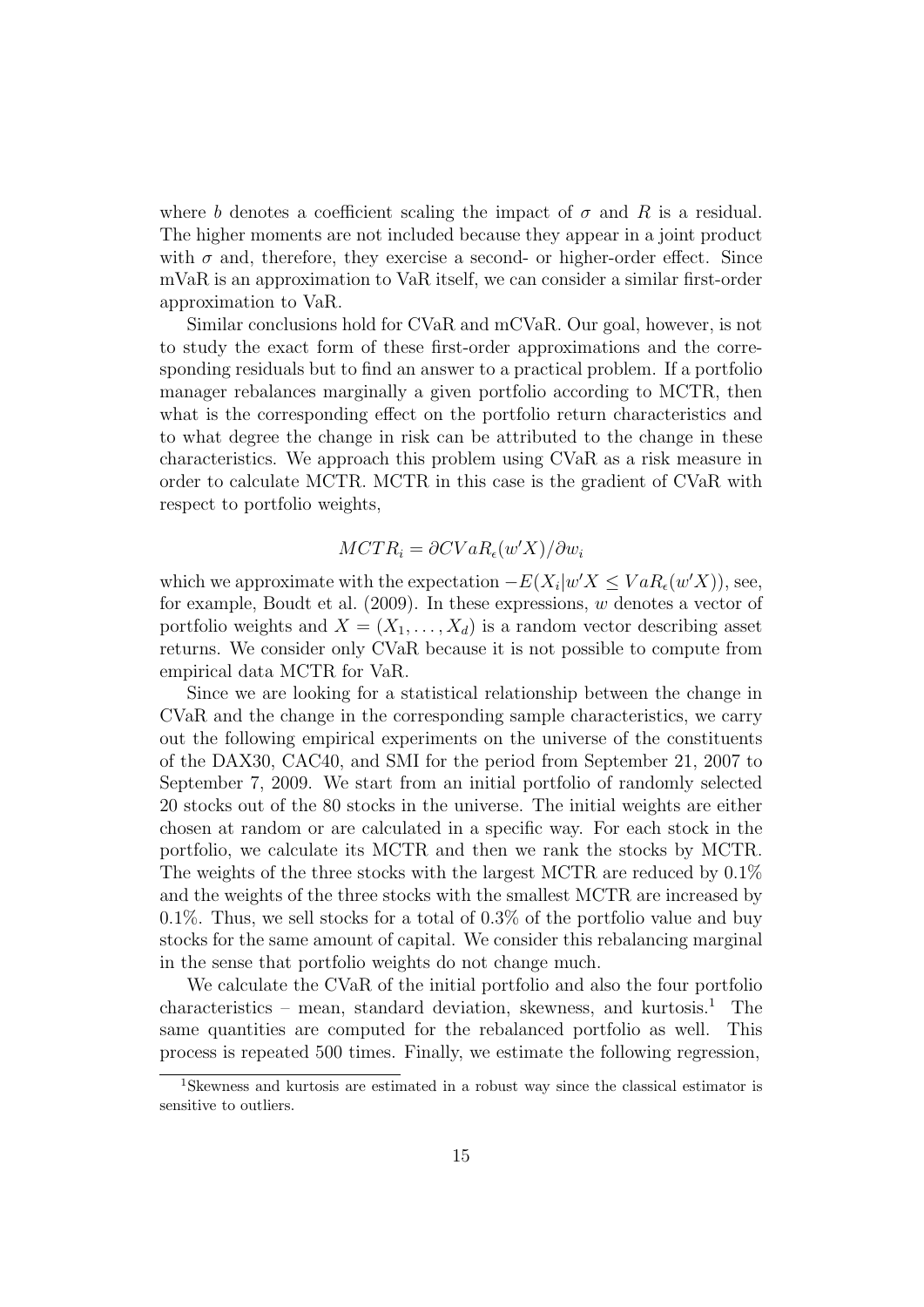$$
\Delta CVaR_{\epsilon}(X) = b_1 \Delta \mu + b_2 \Delta \sigma + b_3 \Delta s + b_4 \Delta k + \delta \tag{21}
$$

where  $a_i$  and  $b_i$  denote regression coefficients, the  $\Delta$  operator denotes the change in the corresponding quantity, and  $\delta$  denotes the residual terms. We include the skewness and kurtosis because we would like to study the incremental benefit of including the two higher moments in addition to the mean and standard deviation. Besides estimating the multivariate regression, we also calculate the effect of each factor on a stand-alone basis.

We proceed with two versions of this empirical study. The first study is based on initial portfolios that are away from the efficient frontier. The second study is based on initial portfolios that are the corresponding minimumvariance portfolios.

The rationale for having two studies is the following one. On the basis of the theory concerning Student's t and stable distributions, we noticed that the scale parameter has the most significant impact on portfolio CVaR. The second most significant parameter is the mean, and in more heavy-tailed cases, the tail thickness. Even though most effective, the scale sometimes may be impossible to reduce further. For instance, if we hold the minimumvariance portfolio, its scale cannot be reduced further. In this case, the theoretical arguments suggest that the mean should appear as the most effective way to reduce portfolio CVaR.

In the non-parametric case, there can be other factors besides the mean, scale, skewness, and kurtosis and this is the reason we approach the problem statistically – the influence of the remaining factors will be aggregated in the residual in (21). Note that the influence of the sample skewness and kurtosis is also determined by the extent to which there are skewed and leptokurtic stock returns in the sample. For example, if all stock returns are Gaussian, then the sample portfolio skewness and kurtosis will appear to have no significance at all which would be, however, valid for that particular data set.

Table 2 provides information about the distribution of the sample skewness and the excess kurtosis. A normal distribution has a skewness and excess kurtosis of zero. Apparently, the stocks in the universe are leptokurtic and mainly skewed to the left.

### 3.1 Inefficient initial portfolios

We start with the general case in which the initial portfolios are random, longonly portfolios. Some of them may happen to be close to the corresponding efficient frontier but since 500 portfolios are generated, the results cannot be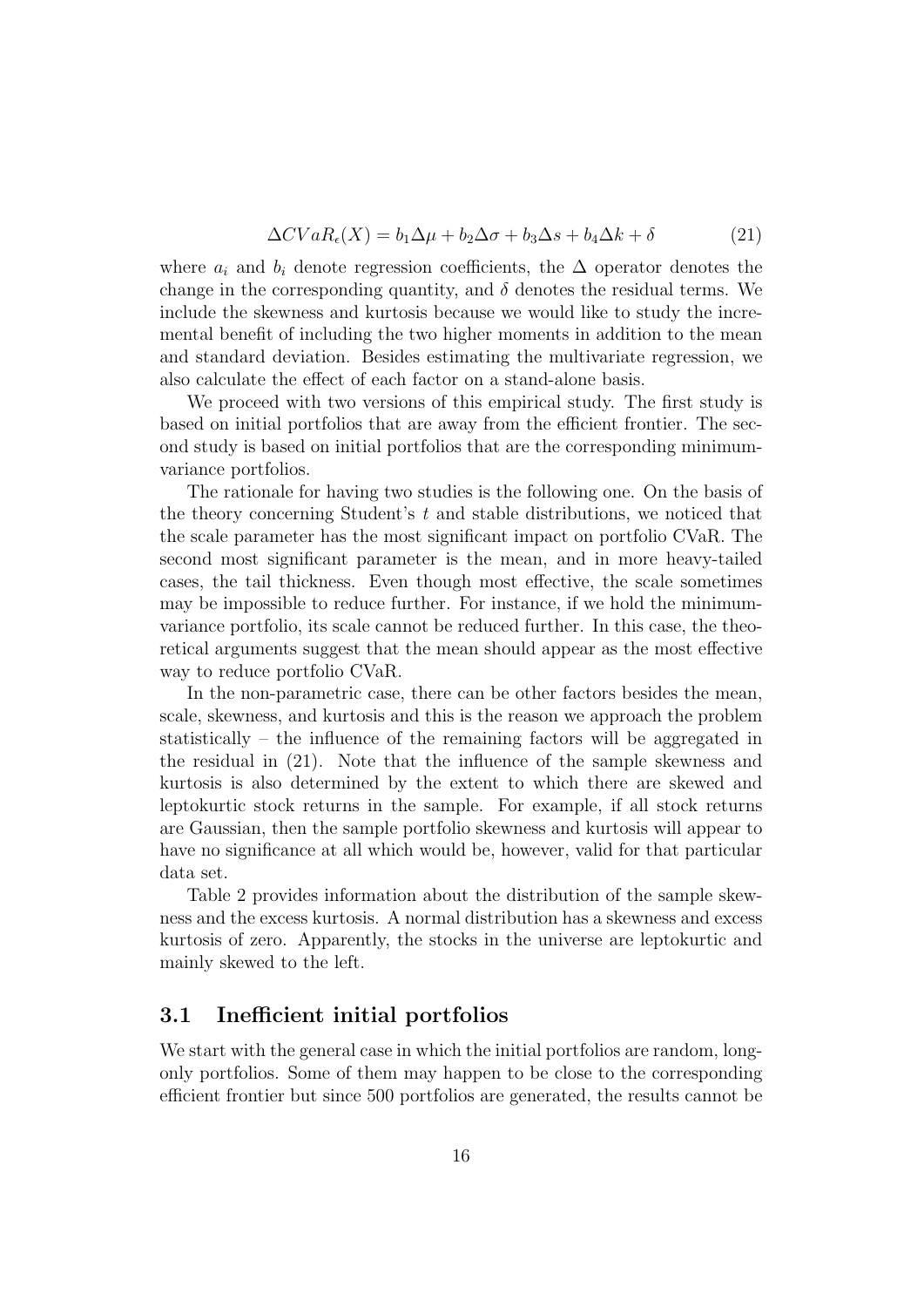influenced significantly by few of such cases. Therefore, the results in this experiment are based on inefficient initial portfolios.

Below we provide results for three choices of tail probability: 0.5, 0.05 and 0.01. The case  $\epsilon = 0.5$  implies implies that the CVaR averages all losses below the median of the distribution. In effect, a significant part of the body of the distribution has an impact on  $CVaR_{0.5}(X)$  and, therefore, we would expect a relatively smaller impact of skewness and kurtosis. The choices 0.05 and 0.01 are standard.  $CVaR_{0.05}(X)$  averages the losses beyond the 5% quantile of the distribution. Finally, we consider the CVaR at  $\epsilon = 0.01$ . At this tail probability, CVaR averages the losses beyond the 1% quantile.

Table 3 contains the results from the one-dimensional regressions which include the slope coefficients, the corresponding 95% confidence intervals, and the  $R^2$  statistics. We draw three conclusions from the regression results. First, the standard deviation is the characteristic most affected by the MCTR-based rebalancing on the three tail probability levels. Its significance tends to decrease with the decrease in tail probability but stays relatively high for tail probabilities as low as 0.01. Second, the relative importance of kurtosis tends to increase a lot as tail probability decreases. It becomes more important than the mean at about  $\epsilon = 0.05$ . Third, the mean is the second most important parameter for  $\epsilon = 0.5$ . Its significance, however, decreases as tail probability decreases.

Table 4 contains the results from the multivariate regressions. The overall explanatory power of the multivariate regression does not change much and stays quite high as the tail probability changes from 0.5 to 0.05. It deteriorates as  $\epsilon$  decreases further to 0.01 but remains at the level of 0.65.

### 3.2 Minimum-variance initial portfolios

There are situations in which standard deviation cannot be reduced further. In such a case, it cannot be the main characteristic influenced by the MCTRbased rebalancing. Such a situation arises if the starting portfolio is the minimum-variance portfolio. Starting from the minimum-variance portfolio, there is certainly room for improvement of CVaR because the minimumvariance portfolio may not coincide with the minimum CVaR portfolio.

We repeat the three experiments from Section 3.1. Table 5 includes the results from the one-dimensional regressions and Table 6 includes the results from the multivariate regression. We draw the following three conclusions. First, the importance of the mean relative to the skewness and kurtosis is approximately the same as in the inefficient portfolios case. Second, unlike the inefficient initial portfolio case, MCTR-based rebalancing of CVaR at small tail probabilities affects portfolio skewness most and not portfolio kurtosis.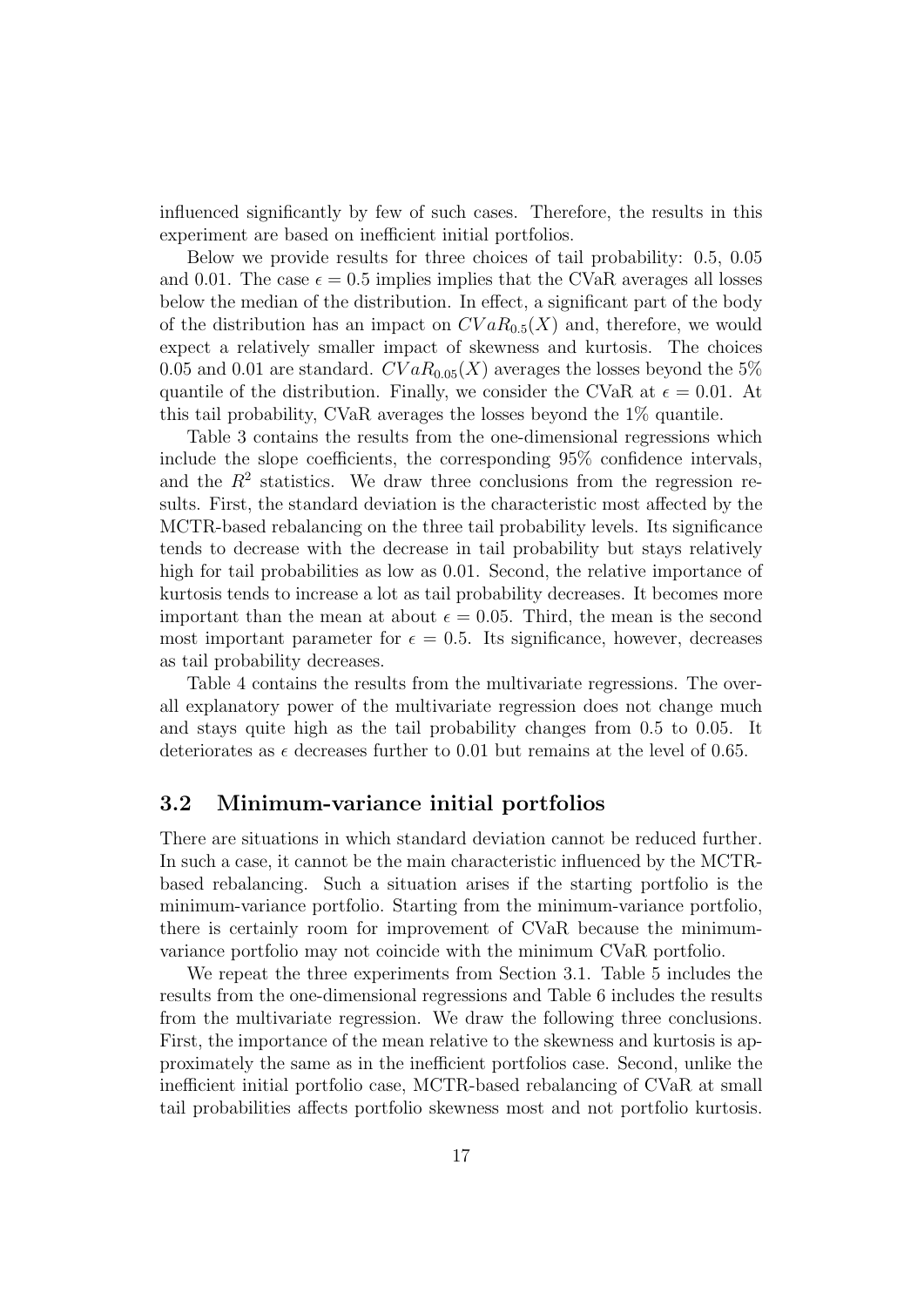Third, the explanatory power in all cases is significantly smaller than in the inefficient initial portfolios case.

# 4 Conclusion and implications

In this paper, we considered two important questions concerning reducing portfolio VaR and CVaR through marginal rebalancing. Two fat-tailed classes of distributions, Student's  $t$  and stable distributions, suggest that the portfolio scale parameter is most efficient in reducing portfolio VaR and CVaR for tail probabilities as low as 0.01. Increasing portfolio mean is, generally, the second most effective way to reduce portfolio VaR and CVaR. Reducing tail thickness may be more effective than portfolio mean only for CVaR with tail probabilities below 0.01 and relatively fat-tailed portfolio return distributions. It is not surprising that portfolio scale and mean are most effective in reducing portfolio VaR. It is, however, quite surprising that almost the same conclusions hold for CVaR. All conclusions are based on the assumption that the corresponding portfolio return characteristics can be changed by marginal rebalancing.

In the non-parametric case, we considered the approach of MCTR rebalancing based on CVaR being theoretically the most effective way of reducing portfolio CVaR. We found that starting from arbitrary portfolios constructed from the constituents of the DAX30, CAC40, and SMI, the standard deviation is the characteristic most affected by the rebalancing. Portfolio kurtosis is the second most affected characteristic only if the tail probability is beyond  $\epsilon = 0.01$ . These conclusions are relatively in line with the theoretical results based on Student's t and stable distributions.

Starting from the corresponding minimum-variance portfolio seems to reveal a slightly different picture. The portfolio mean is the most affected parameter but only for relatively high tail probabilities. If  $\epsilon \leq 0.05$ , portfolio skewness is the most affected parameter.

The fact that the scale, or standard deviation in the non-parametric case, appears to be the parameter to which both VaR and CVaR are very sensitive implies the following two key points. First, portfolio managers have to be very careful about properly estimating the portfolio scale parameter. As a result, not properly taking into account the clustering of volatility effect can have an very adverse effect on both portfolio VaR and CVaR. The clustering of volatility effect turns out be more important than tail thickness in the sense that a small error there can have a bigger impact than a small error in tail modeling. Second, a marginal reduction in portfolio VaR and CVaR can be very effectively implemented through the traditional approach of selling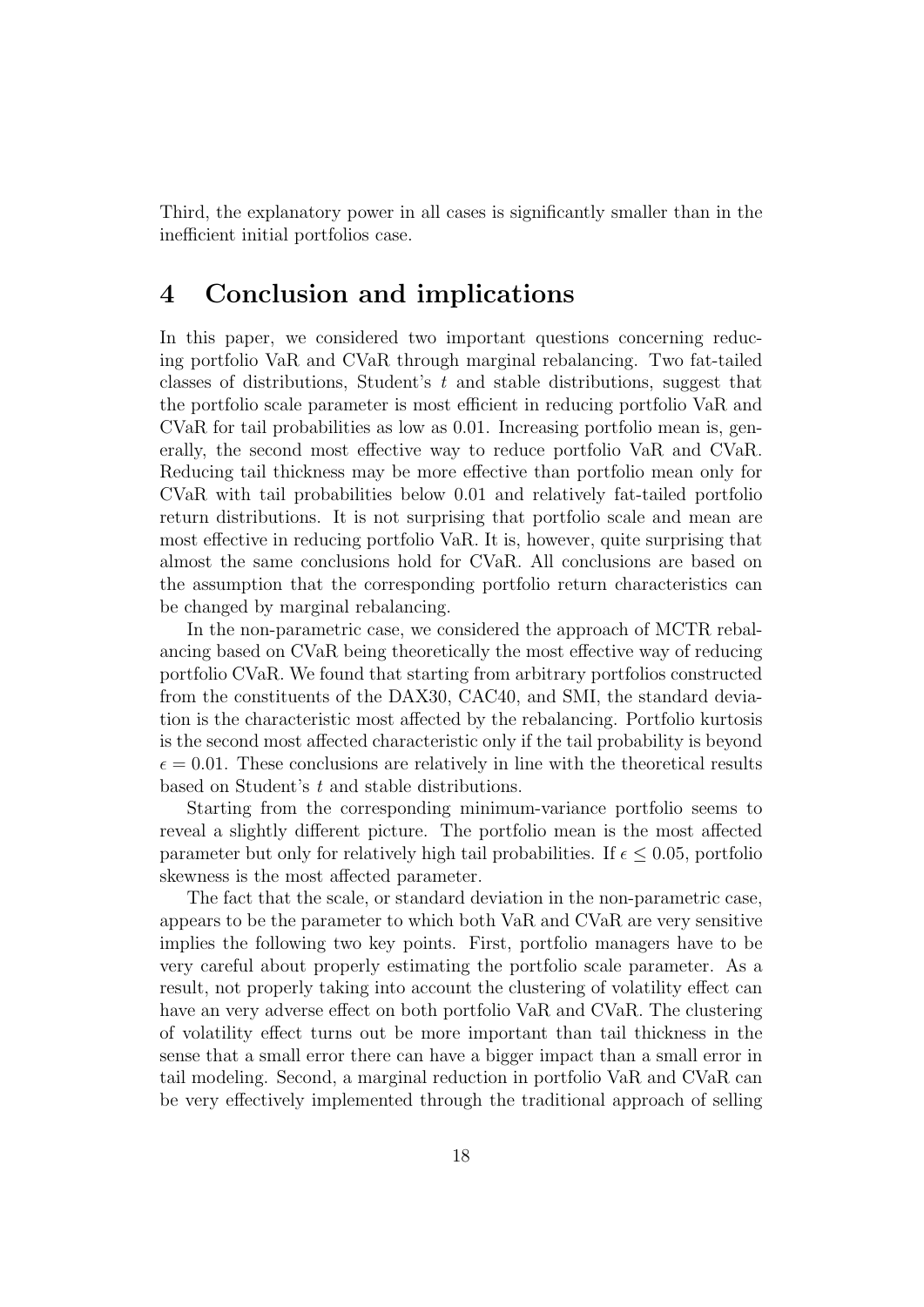proportionately parts of the holdings in the risky stocks and buying risk-free debt obligations.

The high relative importance of the mean has the following two implications. First, high quality mean forecasts are notoriously hard to obtain. Mean estimation may involve expert opinion and specific statistical models. As a result, there is a significant risk that a modeling error or an incorrect expert opinion can impact portfolio VaR and CVaR. Second, it is counterintuitive that the mean can be more significant than tail thickness and skewness for VaR at very low tail probabilities and even for CVaR which is a tail risk measure. An increase in the mean forecasts of  $1\%$  leads to a reduction of  $1\%$ in portfolio VaR and CVaR. Since means can be subjectively specified, there is room for manipulation of portfolio risk numbers.

Finally, the fact that the mean and standard deviation are significant factors in marginal rebalancing does not imply that VaR and CVaR basically reduce to the classical mean-variance portfolio framework formulated by Markowitz. Optimal portfolios based on CVaR minimization can have better return characteristics than optimal portfolios based on variance minimization. This, however, concerns global optimization and not the marginal improvement of portfolio CVaR.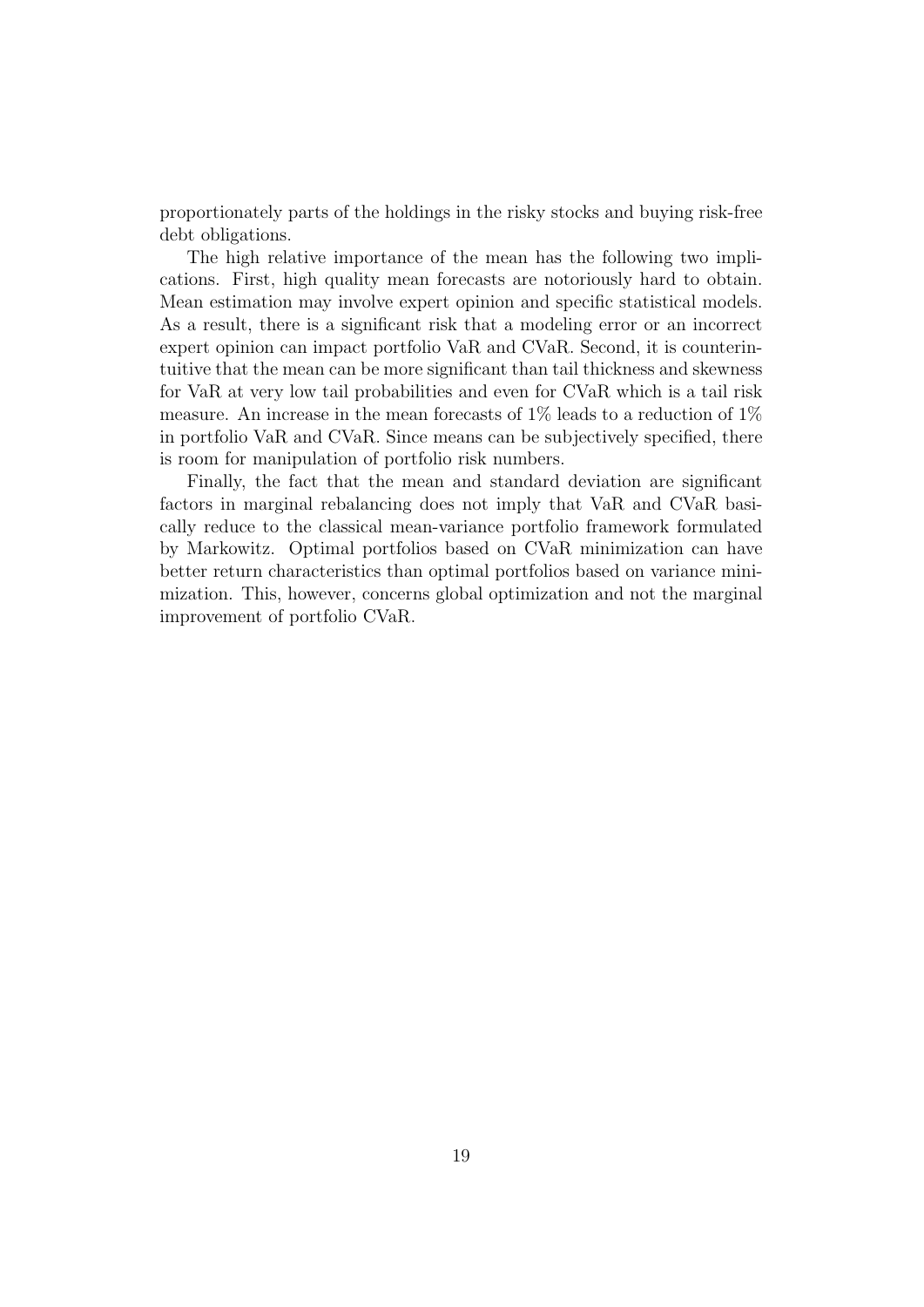# References

- Artzner, P., F. Delbaen, J.-M. Eber and D. Heath (1998), 'Coherent measures of risk', Mathematical Finance 6, 203–228.
- Boudt, K., B. Peterson and C. Croux (2009), 'Estimation and decomposition of downside risk for portfolios with non-normal returns', Journal of Risk 11(2), 189–200.
- Dokov, S., S Stoyanov and S. Rachev (2008), 'Computing VaR and AVaR of skewed t distribution', Journal of Applied Functional Analysis 3, 189–209.
- Markowitz, H. M. (1952), 'Portfolio selection', *Journal of Finance* **7**, (1), 77– 91.
- Rachev, S., S. Stoyanov, A. Biglova and F. Fabozzi (2005), 'An empirical examination of daily stock return distributions for u.s. stocks', in Daniel Baier, Reinhold Decker, and Lars Schmidt-Thieme (eds.) Data Analysis and Decision Support, Springer Series in Studies in Classification, Data Analysis, and Knowledge Organization (Berlin: Springer-Verlag, 2005) pp. 269–281.
- Rachev, S.T. and S. Mittnik (2000), Stable Paretian Models in Finance, John Wiley & Sons, Series in Financial Economics.
- Samorodnitsky, G. and M.S. Taqqu (1994), Stable Non-Gaussian Random Processes, Chapman & Hall, New York, London.
- Stoyanov, S., G. Samorodnitsky, S. Rachev and S. Ortobelli (2006), 'Computing the portfolio conditional value-at-risk in the  $\alpha$ -stable case', *Probability* and Mathematical Statistics 26, 1–22.
- Zangari, P. (1996), 'A var methodology for portfolios that include options', RiskMetrics Monitor First Quarter, 4–12.
- Zolotarev, V. M. (1986), One-dimensional stable distributions (Translation of mathematical monographs, Vol 65), American Mathematical Society.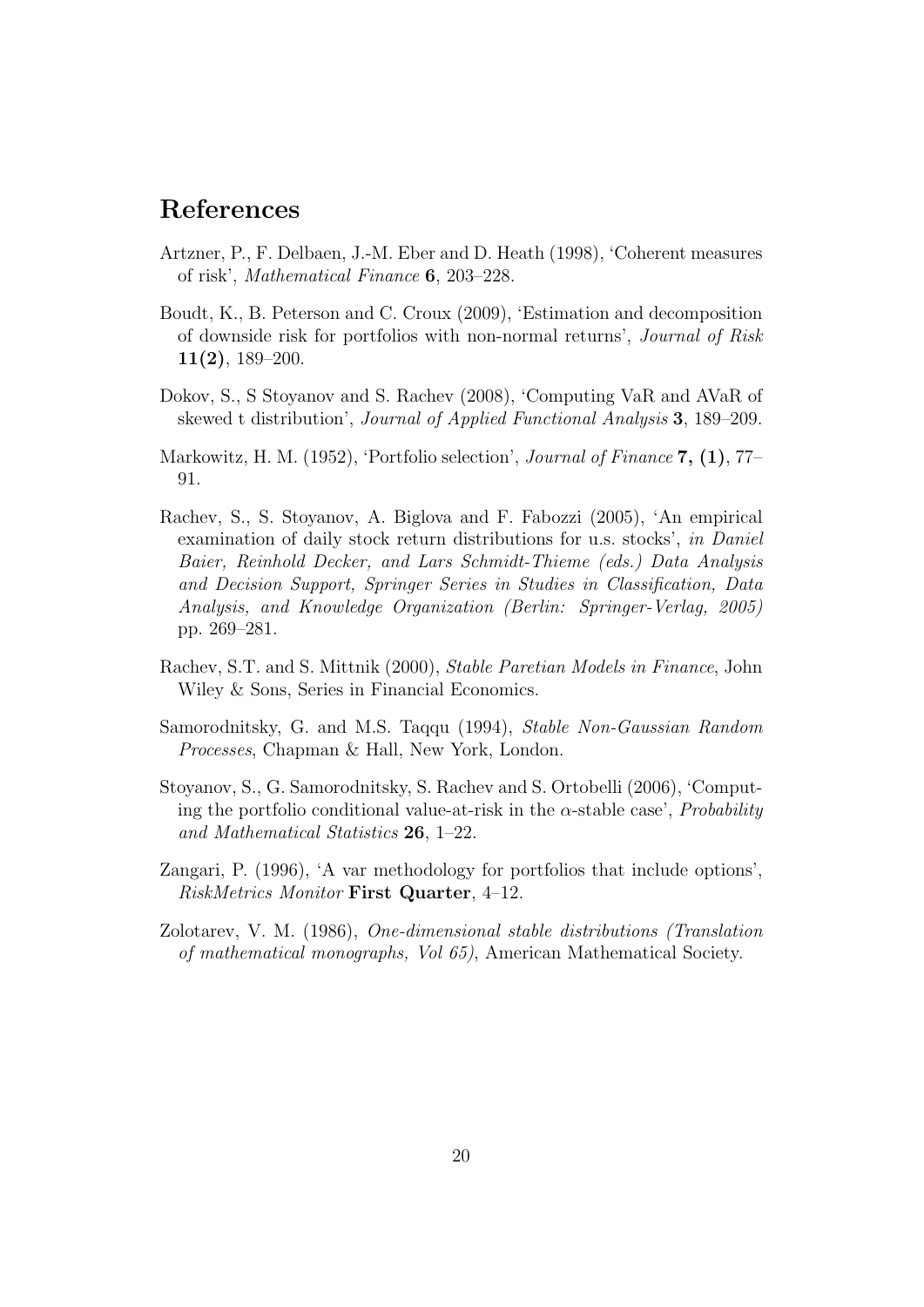

Figure 1: The derivative with respect to  $\nu$  as a function of the tail probability,  $\epsilon$ , and  $\nu$  for  $\sigma = 1$ .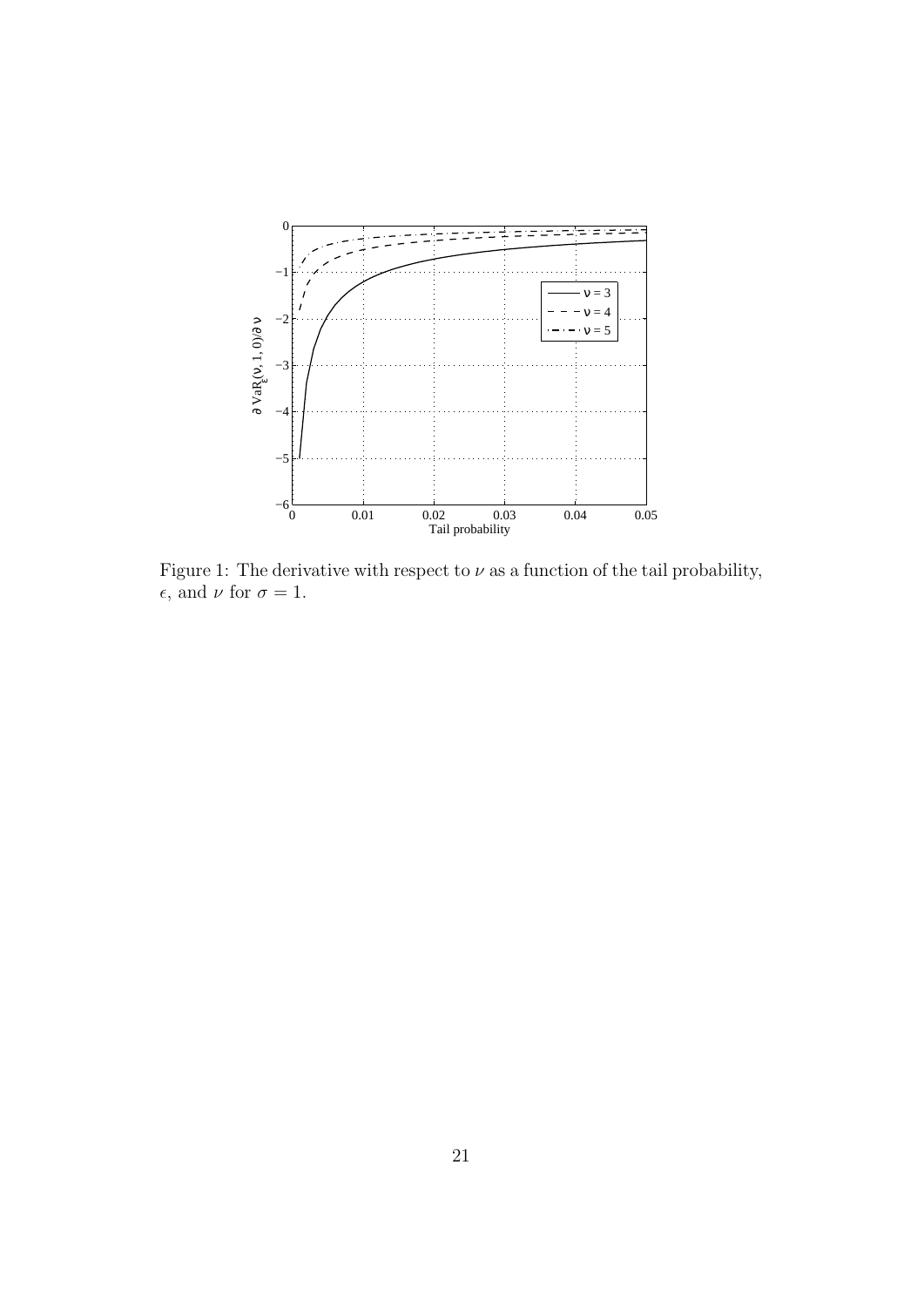

Figure 2: Plot (a) shows the contour lines of the derivative of stable VaR with respect to  $\alpha$  for  $\epsilon = 0.01$  and  $\sigma = 0.03$ ; Plot (b) shows the contour lines of the derivative with respect to  $\sigma$  for  $\epsilon = 0.01$ .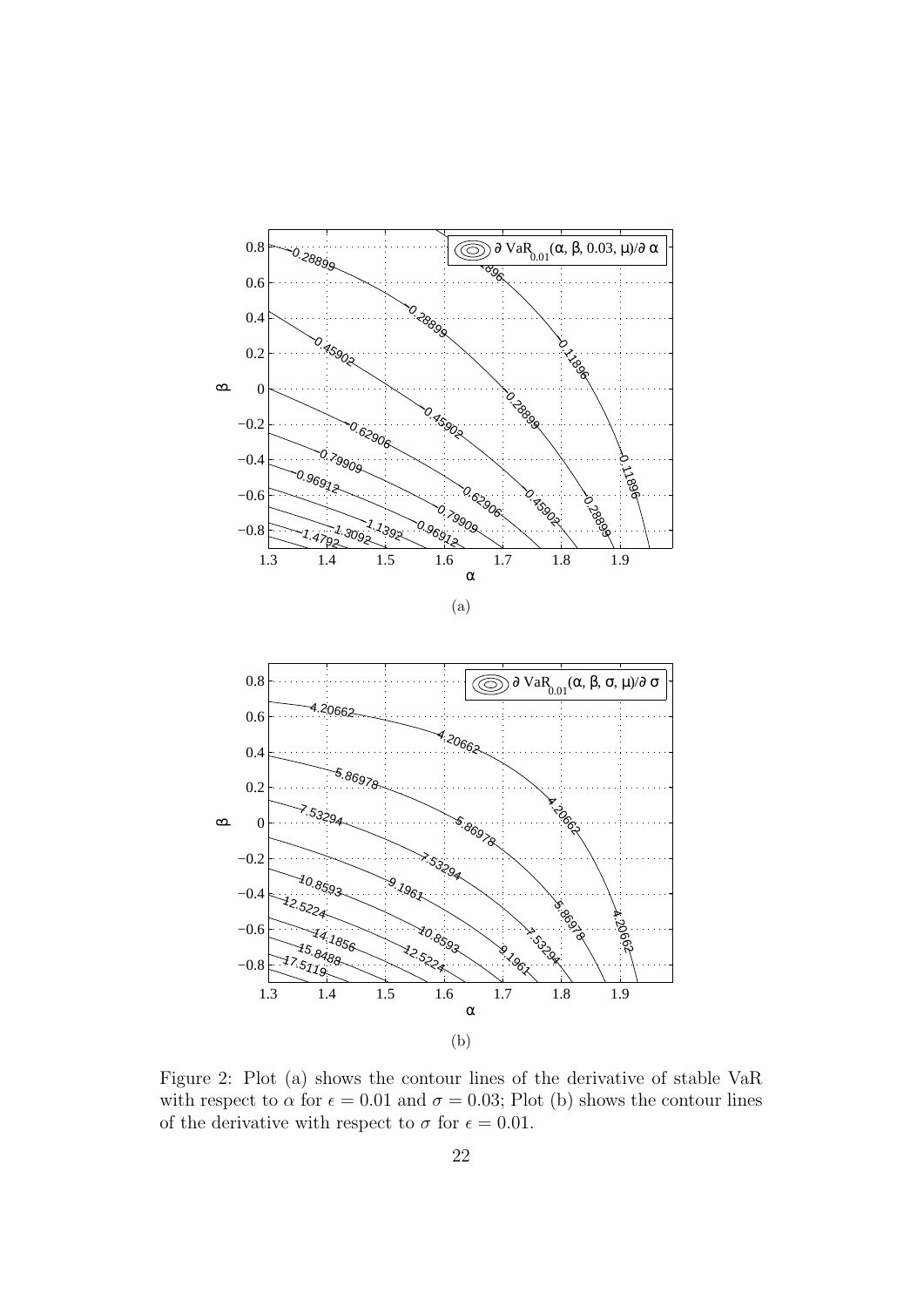

Figure 3: The contour lines of the derivative of stable VaR with respect to  $\beta$  for  $\epsilon = 0.01$  and  $\sigma = 0.03$ .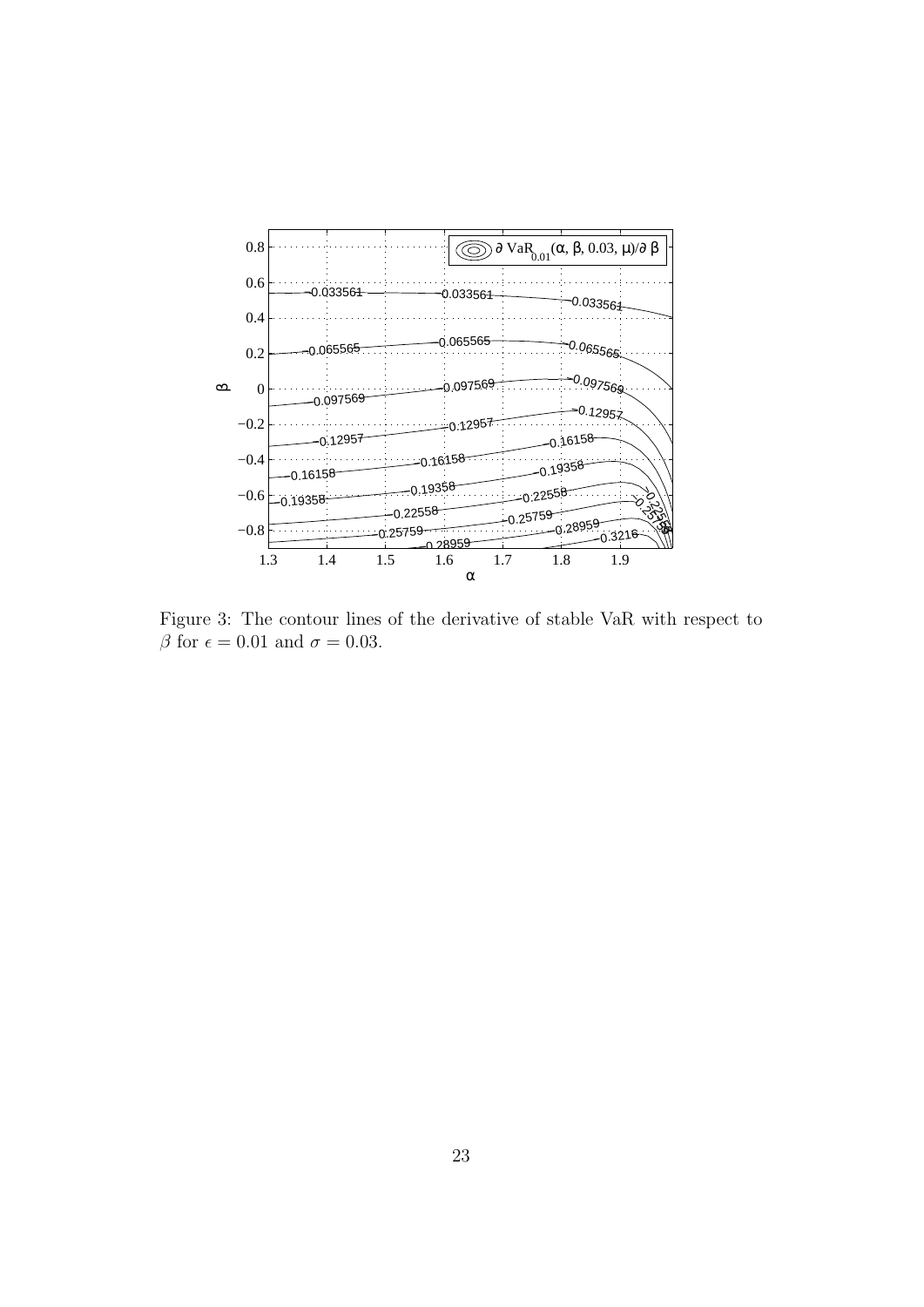

Figure 4: The derivative of Student's  $t$  CVaR with respect to  $\nu$  as a function of the tail probability,  $\epsilon$ , and  $\nu$  for  $\sigma = 1$ .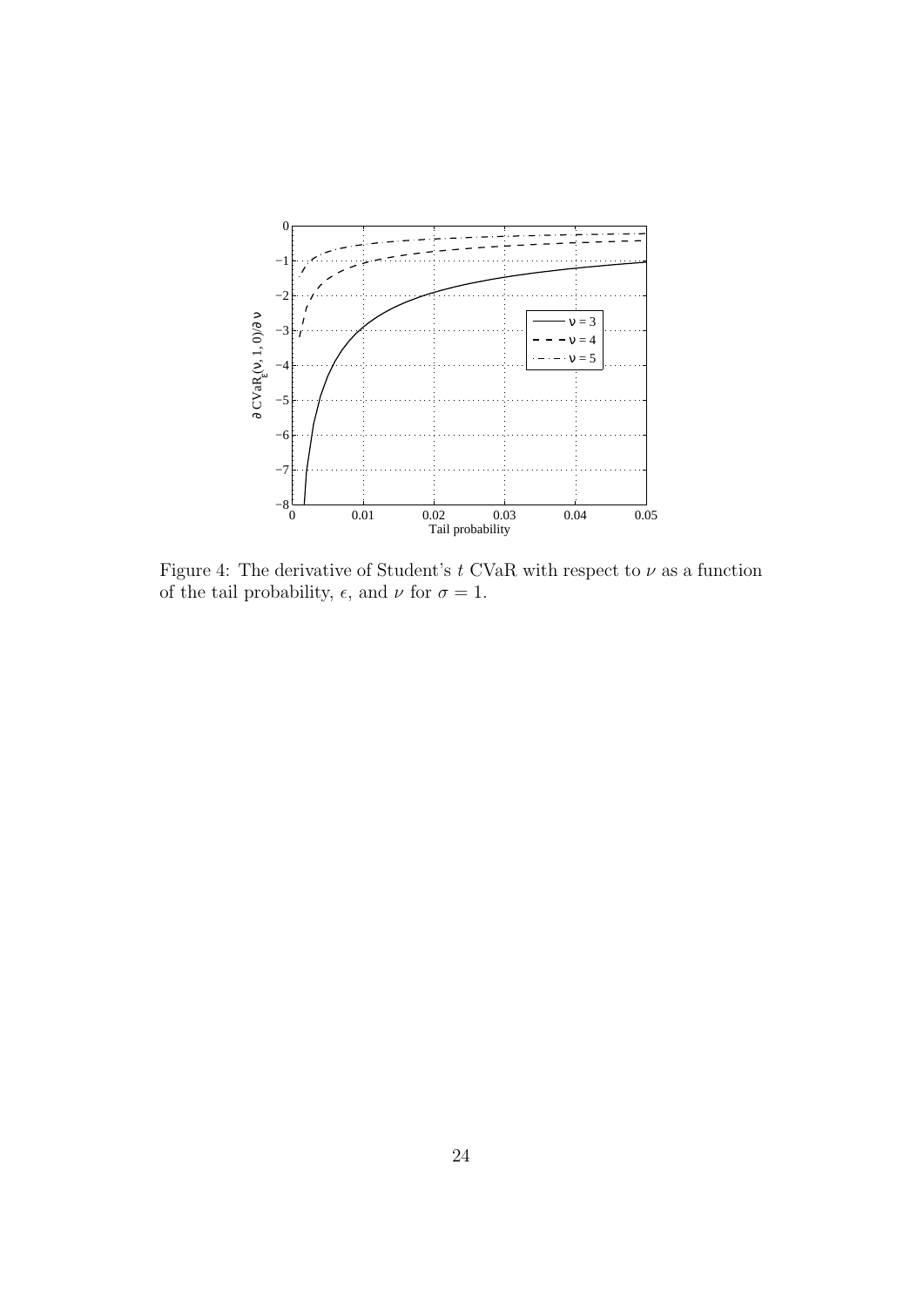

Figure 5: Plot (a) shows the contour lines of the derivative of stable CVaR with respect to  $\alpha$  for  $\epsilon = 0.01$  and  $\sigma = 0.03$ ; Plot (b) shows the contour lines of the derivative with respect to  $\sigma$  for  $\epsilon = 0.01$ .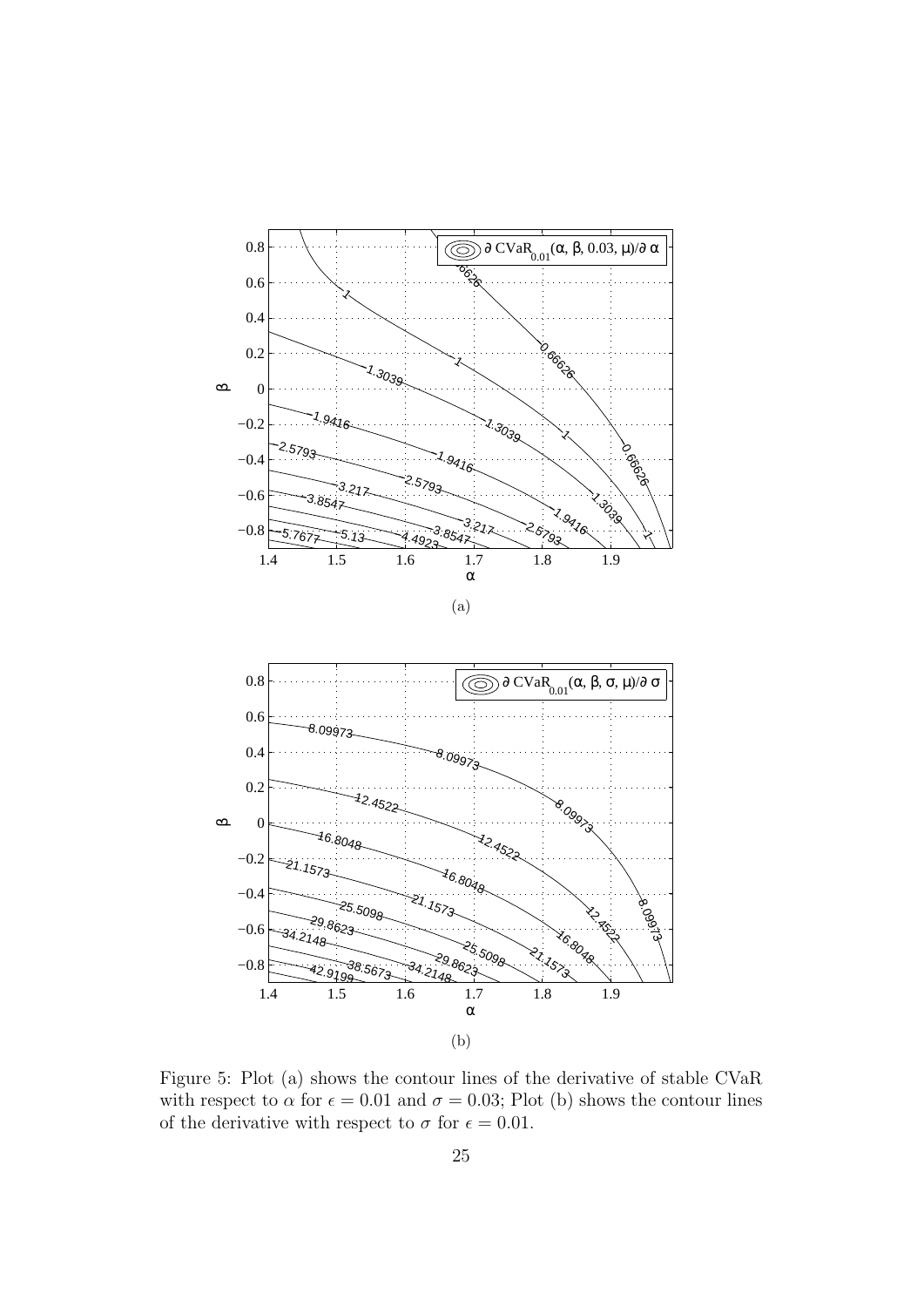

Figure 6: The derivative of stable CVaR with respect to  $\beta$  for  $\epsilon = 0.01$  and  $\sigma = 0.03$ .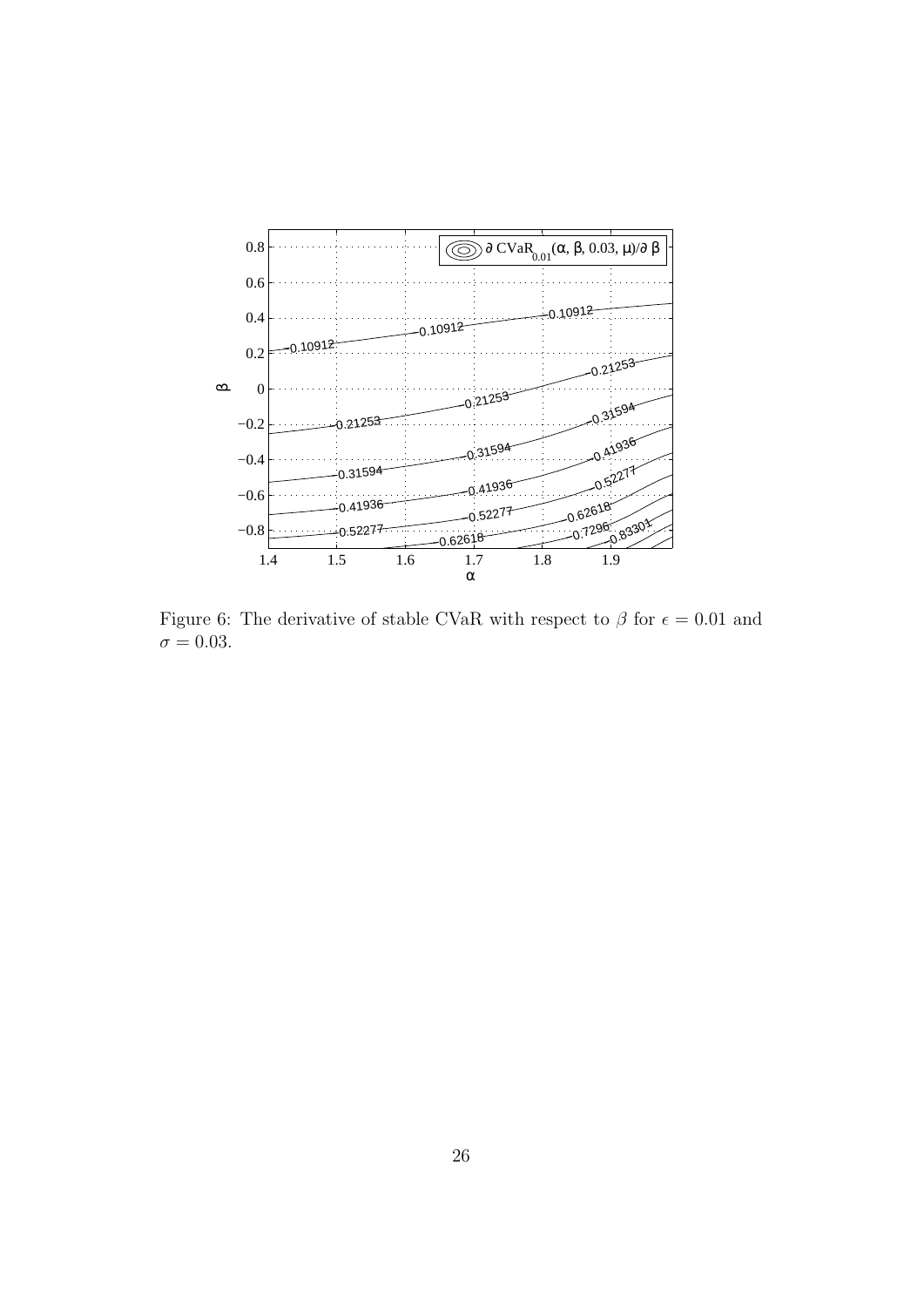|   | Parameter   95\% confidence interval |
|---|--------------------------------------|
|   | [1.5, 1.93]                          |
|   | $[-0.9, 0.7]$                        |
| ᄉ | [0.0089, 0.0265]                     |
|   |                                      |

Table 1: The 95% confidence interval of stable distribution parameters fitted on the daily returns of the constituents of DAX30, CAC40, and SMI.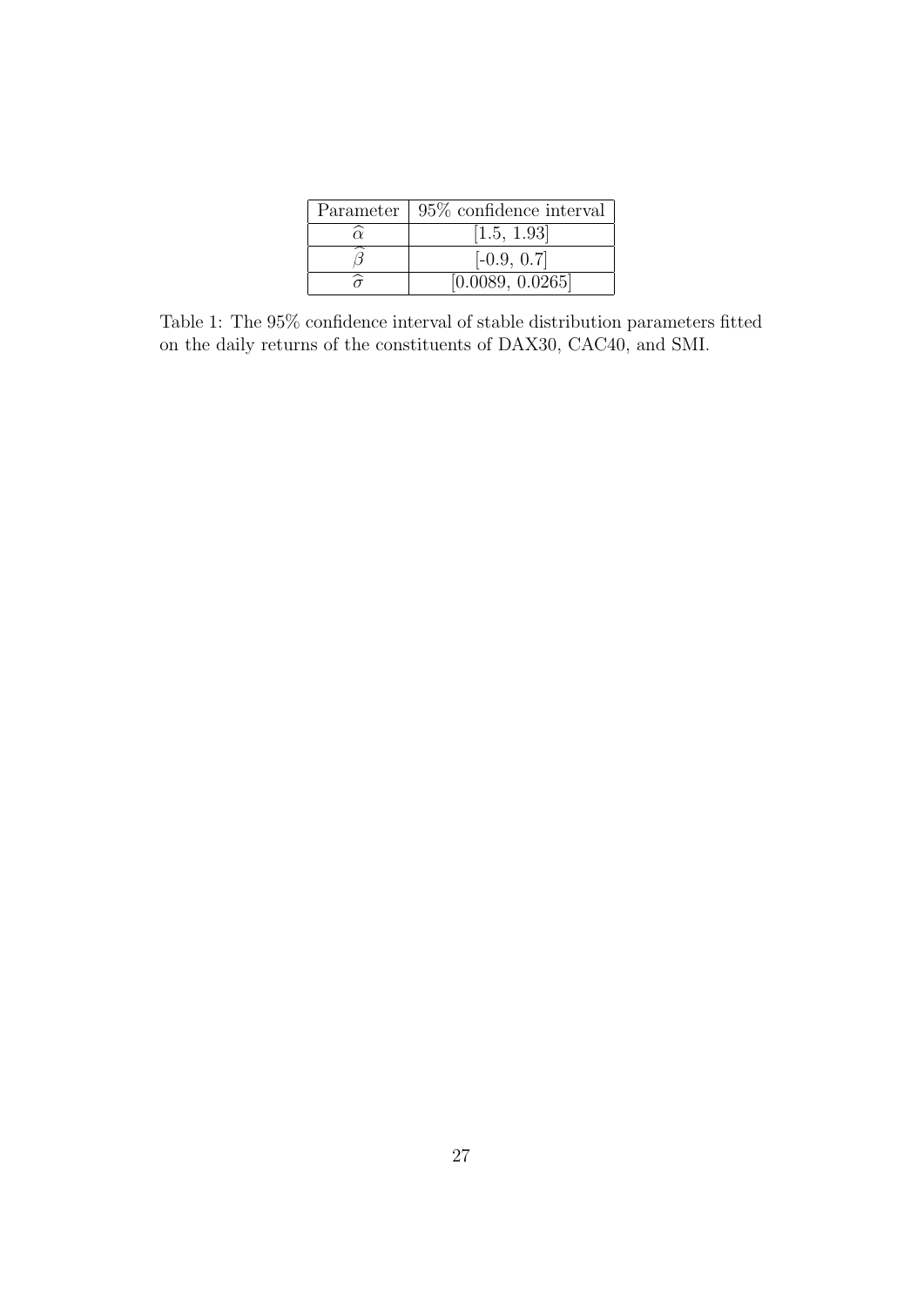| Characteristic  |          |          | $\vert$ 2.5% quantile   median   97.5% quantile |
|-----------------|----------|----------|-------------------------------------------------|
| <b>Skewness</b> | $-0.712$ | $-0.114$ | 0.312                                           |
| Excess kurtosis | 0.156    | 1.42     | 3.565                                           |

Table 2: The distribution of sample skewness and excess kurtosis of the 80 stocks comprising the DAX30, CAC40, and SMI.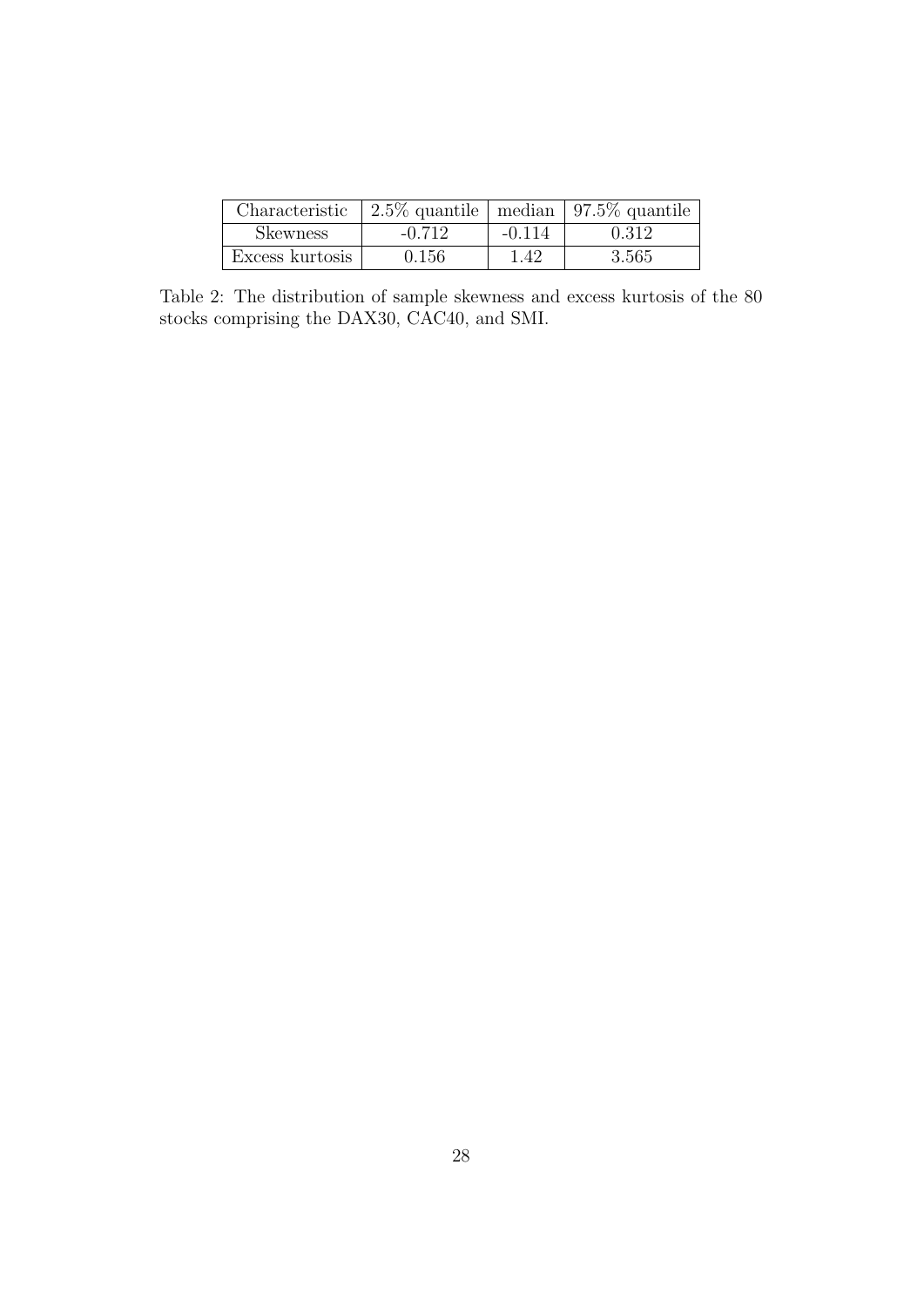|                        | One dimensional model                      | Slope      | 95% CI               | $R^2$ |
|------------------------|--------------------------------------------|------------|----------------------|-------|
| ນລ                     | $\Delta CVaR = a + b\Delta\mu + \delta$    | $-1.94$    | $(-2.264, -1.6161)$  | 0.22  |
| $\circ$                | $\Delta CVaR = a + b\Delta\sigma + \delta$ | 0.56733    | (0.54042, 0.59424)   | 0.78  |
| $\mathbb{I}$<br>$\cup$ | $\Delta CVaR = a + b\Delta s + \delta$     | $-0.00092$ | $(-0.001, -0.0004)$  | 0.03  |
|                        | $\Delta CVaR = a + b\Delta k + \delta$     | 0.0003     | (0.0001, 0.0004)     | 0.05  |
| ΓÒ.                    | $\Delta CVaR = a + b\Delta\mu + \delta$    | $-7.0572$  | $(-8.6017, -5.5127)$ | 0.14  |
|                        | $\Delta CVaR = a + b\Delta\sigma + \delta$ | 2.3326     | (2.2028, 2.4623)     | 0.71  |
| $\mathbb{I}$           | $\Delta CVaR = a + b\Delta s + \delta$     | $-0.0043$  | $(-0.0059, -0.0026)$ | 0.05  |
| $\cup$                 | $\Delta CVaR = a + b\Delta k + \delta$     | 0.0023     | (0.0019, 0.0028)     | 0.18  |
|                        | $\Delta CVaR = a + b\Delta\mu + \delta$    | $-10.3055$ | $(-13.252, -7.3591)$ | 0.09  |
| 0.01                   | $\Delta CVaR = a + b\Delta\sigma + \delta$ | 3.0236     | (2.7101, 3.3372)     | 0.42  |
| $\mathbb{I}$           | $\Delta CVaR = a + b\Delta s + \delta$     | $-0.005$   | $(-0.009, -0.002)$   | 0.02  |
| $\cup$                 | $\Delta CVaR = a + b\Delta k + \delta$     | 0.006      | (0.005, 0.007)       | 0.25  |

Table 3: The slope coefficients, their  $95\%$  confidence intervals, and the  $R^2$ statistic from one-dimensional regressions with inefficient initial portfolios and different choices for the tail probability. The magnitude of all intercept coefficients is below  $2 \times 10^{-4}$ .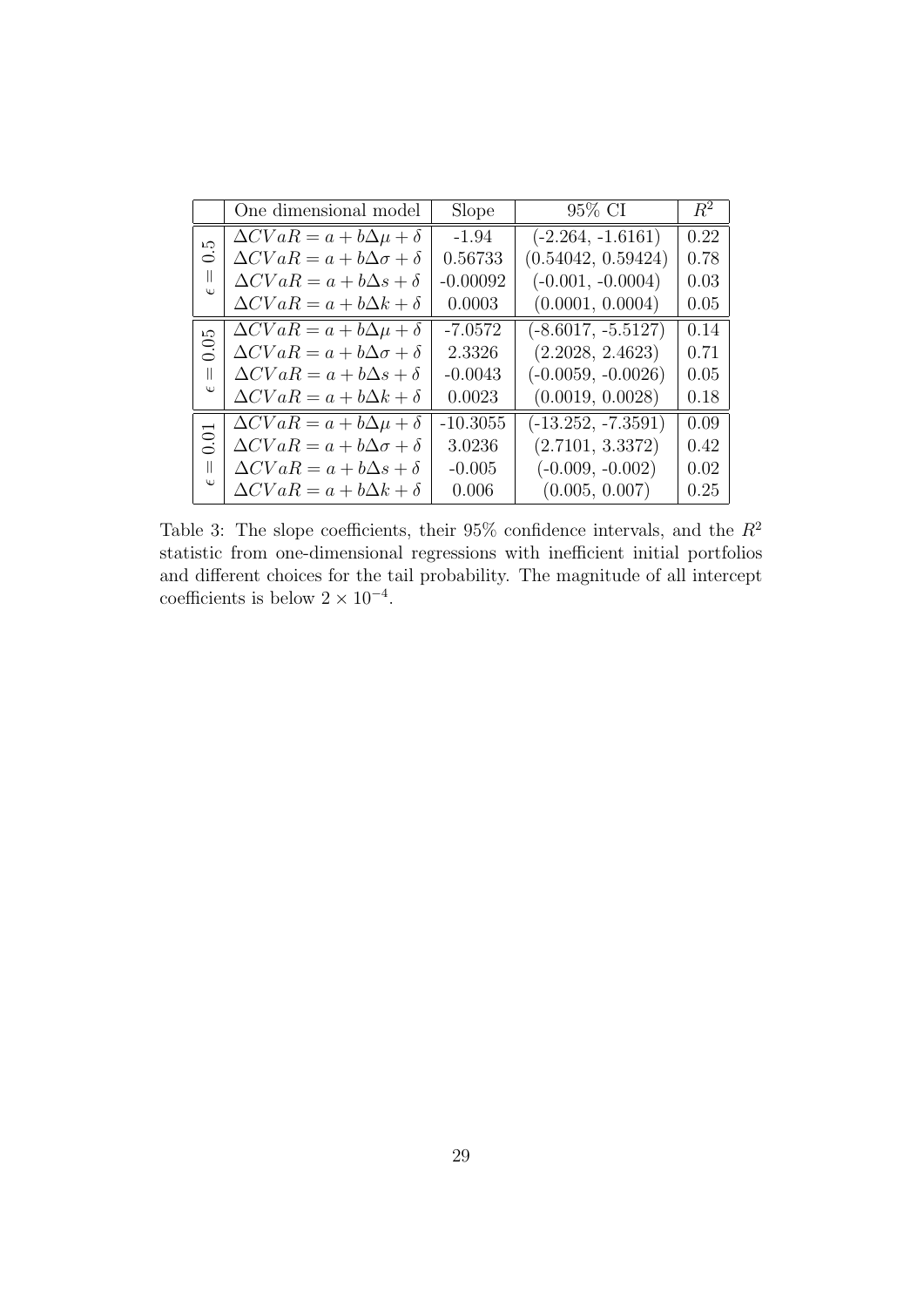|                                           | Variable        | Slope     | 95% CI                |
|-------------------------------------------|-----------------|-----------|-----------------------|
| 6.5                                       | Mean            | $-1.2946$ | $(-1.4267, -1.1625)$  |
|                                           | St. dev.        | 0.6269    | (0.60754, 0.64627)    |
| $\overline{\mathbf{u}}$                   | <b>Skewness</b> | 0.0005    | (0.0003, 0.0006)      |
| Ψ                                         | Kurtosis        | $-0.0003$ | $(-0.0004, -0.0003)$  |
|                                           |                 |           | $R^2 = 0.93$          |
| 0.05<br>$\ensuremath{\mathop{\parallel}}$ | Mean            | $-1.3914$ | $(-2.0396, -0.74315)$ |
|                                           | St. dev.        | 2.2618    | (2.1662, 2.3575)      |
|                                           | <b>Skewness</b> | $-0.006$  | $(-0.0076, -0.0063)$  |
| Ψ                                         | Kurtosis        | 0.001     | (0.00093, 0.0013)     |
|                                           |                 |           | $R^2 = 0.89$          |
| 0.01<br>$\parallel$                       | Mean            | -3.8448   | $(-6.0896, -1.6)$     |
|                                           | St. dev.        | 2.685     | (2.3955, 2.9745)      |
|                                           | <b>Skewness</b> | $-0.01$   | $(-0.013, -0.008)$    |
| ω                                         | Kurtosis        | 0.005     | (0.004, 0.005)        |
|                                           |                 |           | $\overline{R}^2=0.65$ |

Table 4: The slope coefficients, their  $95\%$  confidence intervals, and the  $R^2$ statistic from the multivariate regressions with inefficient initial portfolios and different choices for the tail probability. The magnitude of the intercept is below  $2 \times 10^{-4}$ .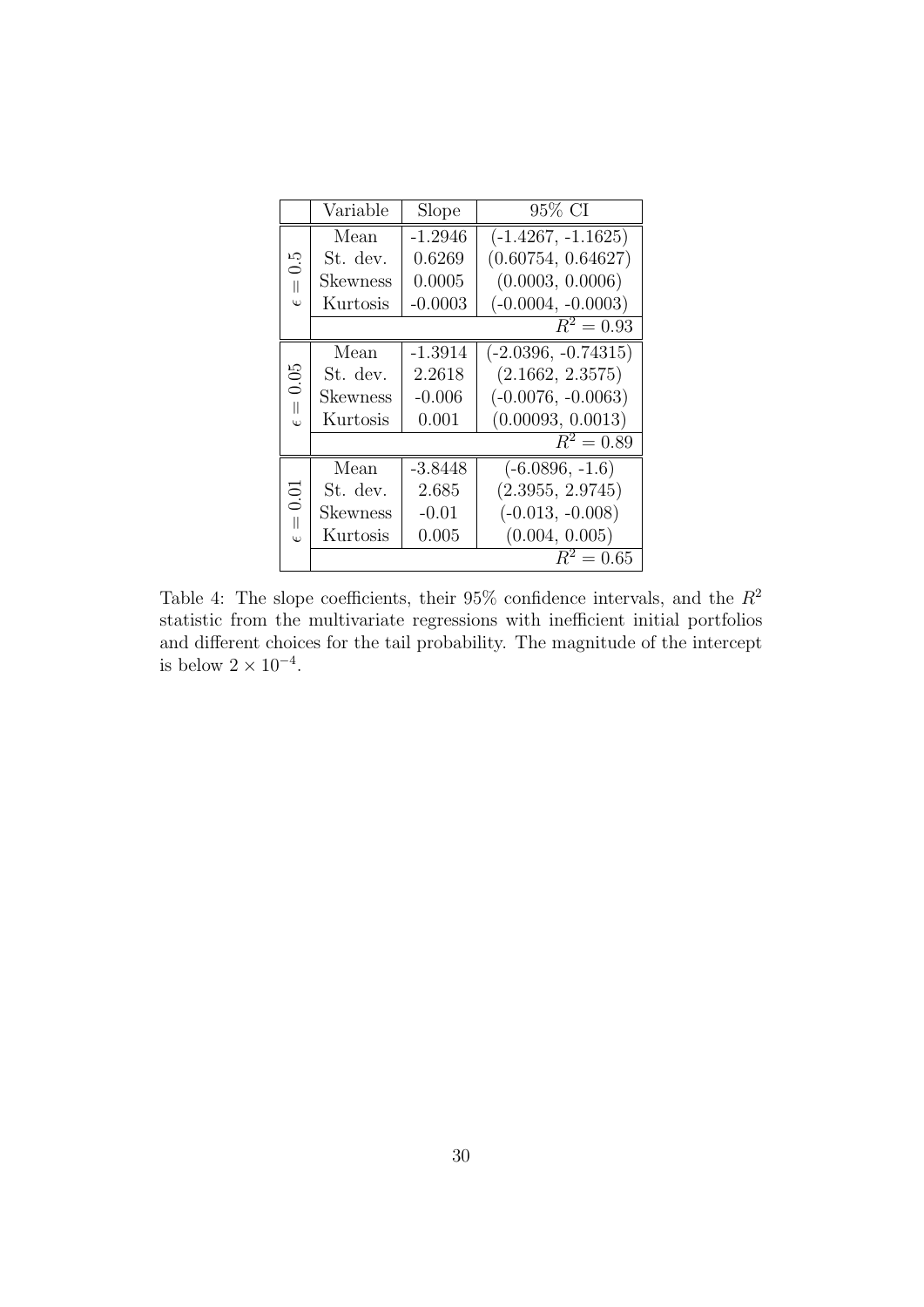|                    | One dimensional model                   | Slope       | 95% CI                          | $R^2$ |
|--------------------|-----------------------------------------|-------------|---------------------------------|-------|
| Ċ                  | $\Delta CVaR = a + b\Delta\mu + \delta$ | $-0.59231$  | $(-0.67781, -0.50681)$          | 0.27  |
|                    | $\Delta CVaR = a + b\Delta s + \delta$  | $-0.00011$  | $(-0.00018, -4.7e-005)$         | 0.02  |
| $\mathsf{U}$       | $\Delta CVaR = a + b\Delta k + \delta$  | $-8.2e-005$ | $(-0.0001, -5.7e-005)$          | 0.08  |
| $\approx$ 1        | $\Delta CVaR = a + b\Delta\mu + \delta$ | $-2.3796$   | $(-2.9271, -1.8322)$            | 0.13  |
| 0                  | $\Delta CVaR = a + b\Delta s + \delta$  | $-0.0028$   | $(-0.0032, -0.0024)$            | 0.27  |
|                    | $\Delta CVaR = a + b\Delta k + \delta$  | 0.00013     | $(-2.84e-005, 0.00029)$         | 0.01  |
| $\overline{\circ}$ | $\Delta CVaR = a + b\Delta\mu + \delta$ | $-3.273$    | $\overline{(-4.9396, -1.6064)}$ | 0.03  |
|                    | $\Delta CVaR = a + b\Delta s + \delta$  | $-0.0071$   | $(-0.0083, -0.0059)$            | 0.22  |
|                    | $\Delta CVaR = a + b\Delta k + \delta$  | $-0.00055$  | $(-0.00097, -0.00012)$          | 0.01  |

Table 5: The slope coefficients, their 95% confidence intervals, and the  $R^2$  statistic from one-dimensional regressions with minimum-variance initial portfolios and different choices for the tail probability. The magnitude of all intercept coefficients is below  $2 \times 10^{-4}$ .